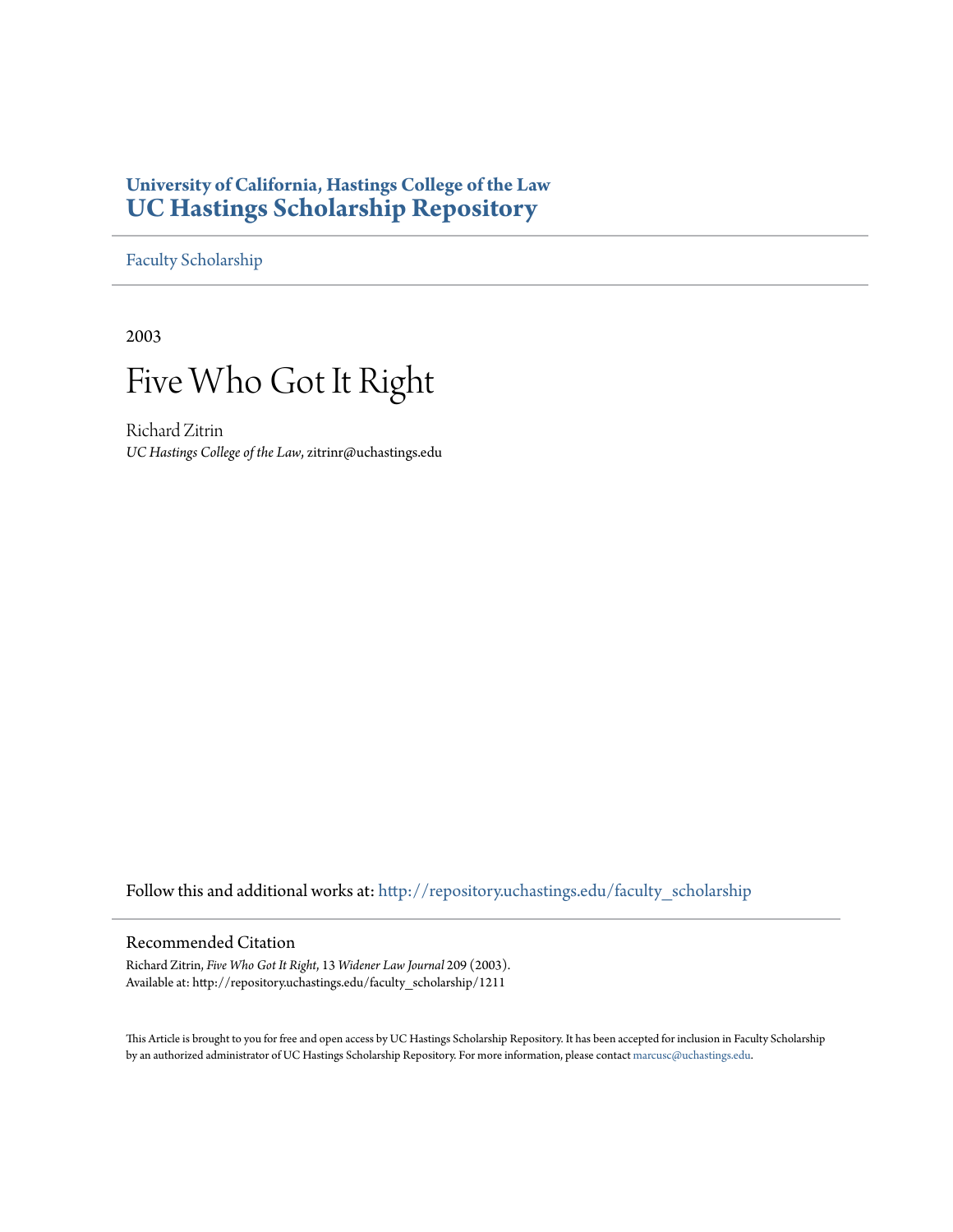# FIVE WHO GOT IT RIGHT

Richard Zitrin \*

*"Before we become lawyers, we are human beings."* 

~Incoming University of San Francisco law student Damien Cox, on his second day of orientation, Fall 1997.

*"Even* after *we become lawyers .* ... " ~University of San Francisco law professor's reply

In our 1999 book *The Moral Compass of the American Lawyer,*  Carol Langford and I criticized lawyers far more often than praised them, excoriated the conduct of many while only rarely singling out exemplary behavior. And yet, I too am a lawyer; I both teach and practice my profession, and I'm proud of it. There are tens of thousands of great American lawyers, ordinary people who are each extraordinary, conducting their professional lives in a way that makes them worthy of the highest praise. We have all been privileged to know some of these lawyers personally. I have had this pleasure, and my writing, teaching, and law practice has given me the good fortune to meet many more. They are what American lawyers can and should be.

<sup>·</sup>Director, Center for Applied Legal Ethics and Adjunct Professor of Law, University of San Francisco School of Law, Adjunct Professor of Law, Hastings College of the Law, and partner, Zitrin & Mastromonaco, LLP, San Francisco, California. The author expresses his sincere appreciation to Carol M. Langford, who, as coauthor of *The Moral Compass of the American Lawyer* (1999), helped conceptualize this piece, which was originally considered for that volume, participated in the original interviews of the subjects of this article, and reviewed and edited earlier drafts. After reinterviewing the subjects, with one exception, I have redrafted and reedited these profiles. I am especially grateful for the cooperation of the five exceptional individuals who are the subjects of these profiles.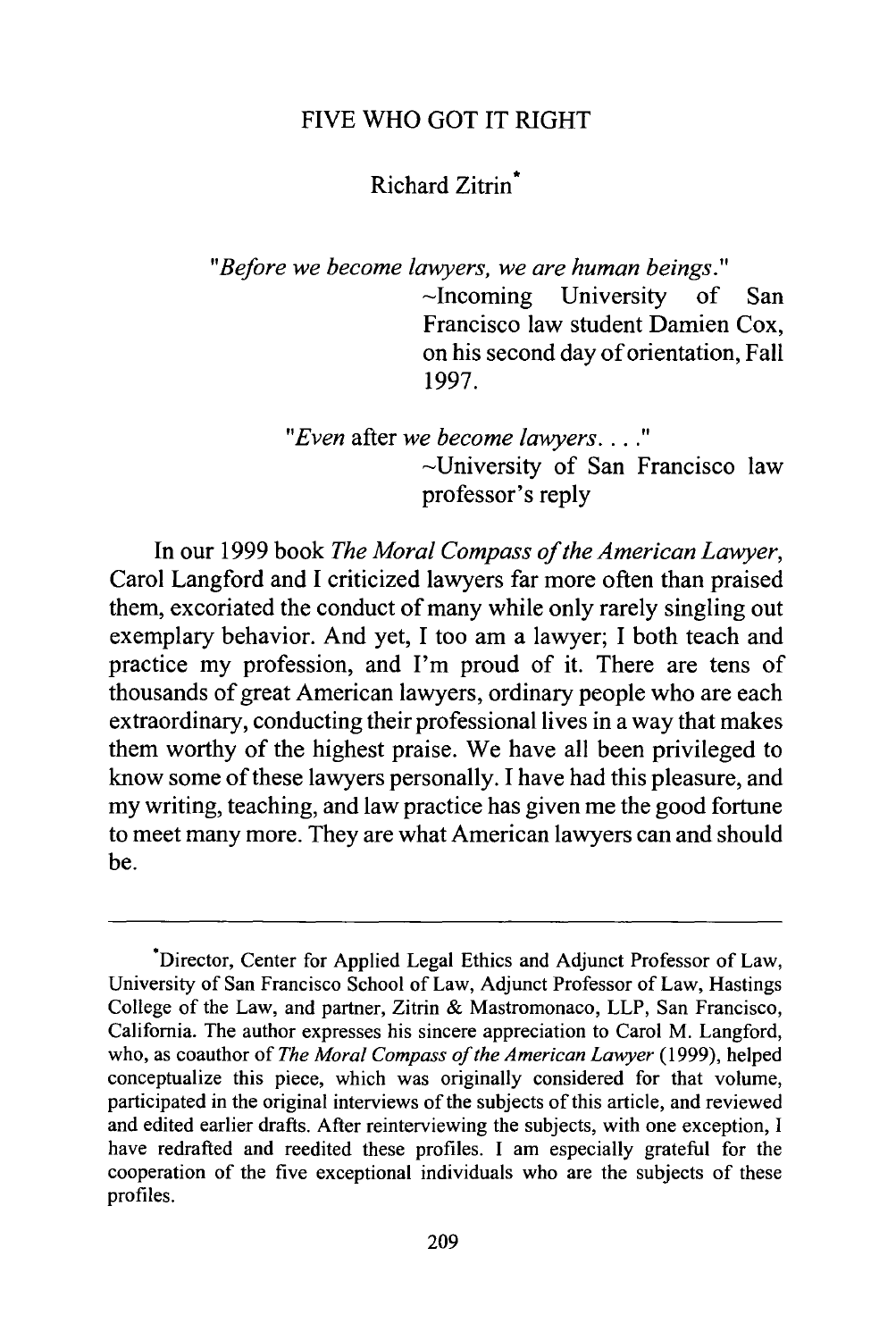Here are the stories of five exemplary lawyers. Their narratives, while edited, are presented in their own words. Each story is unique, but none stands alone. If it is a slight overstatement to call these lawyers "heroes"—a term each of the five would strongly object to it is not overstating at all to say that these five lawyers "get it," and they've been getting it right for a long time. There are thousands of others like them.

\*\*\*\*\*

#### THE TENTH BLACK LAWYER IN GEORGIA

Howard Moore, Jr. Moore & Moore, Oakland, California

*Lawyers from under-represented communities often talk of someday ''giving something back" to their community. A black man in the segregated South, Howard Moore, Jr. could not even attend law school in his own state. But after his exile, he came home to give something back to the people of Georgia. Today, some have the impression that the term "civil rights lawyer" came into existence in the early 1960s and was obsolete by the end of the 1970s. Neither supposition is accurate. While we don't hear the term used as often today, civil rights lawyers still exist. Howard Moore has been one for over forty years.* 

\*\*\*\*\*

I am originally from Atlanta, Georgia. The neighborhood I grew up in was mixed, some very educated well-to-do African Americans, people who were not so well-to-do, and people down in Buttermilk Bottom who were poor and worse. There were tenements there—not tenements like you think of in New York, but what we call shotgun houses where the streets are unpaved. During the war, when I was twelve or fourteen, I had a job in Buttermilk Bottom throwin' the *Atlanta Journal.* My Aunt Fannie was teaching me to speak proper English, so I'd knock on somebody's door and say, "It is I, your *Atlanta Journal* paperboy." They'd say, "What?!" Then they'd open the door, see me, and say, "Why didn't you say you was here?"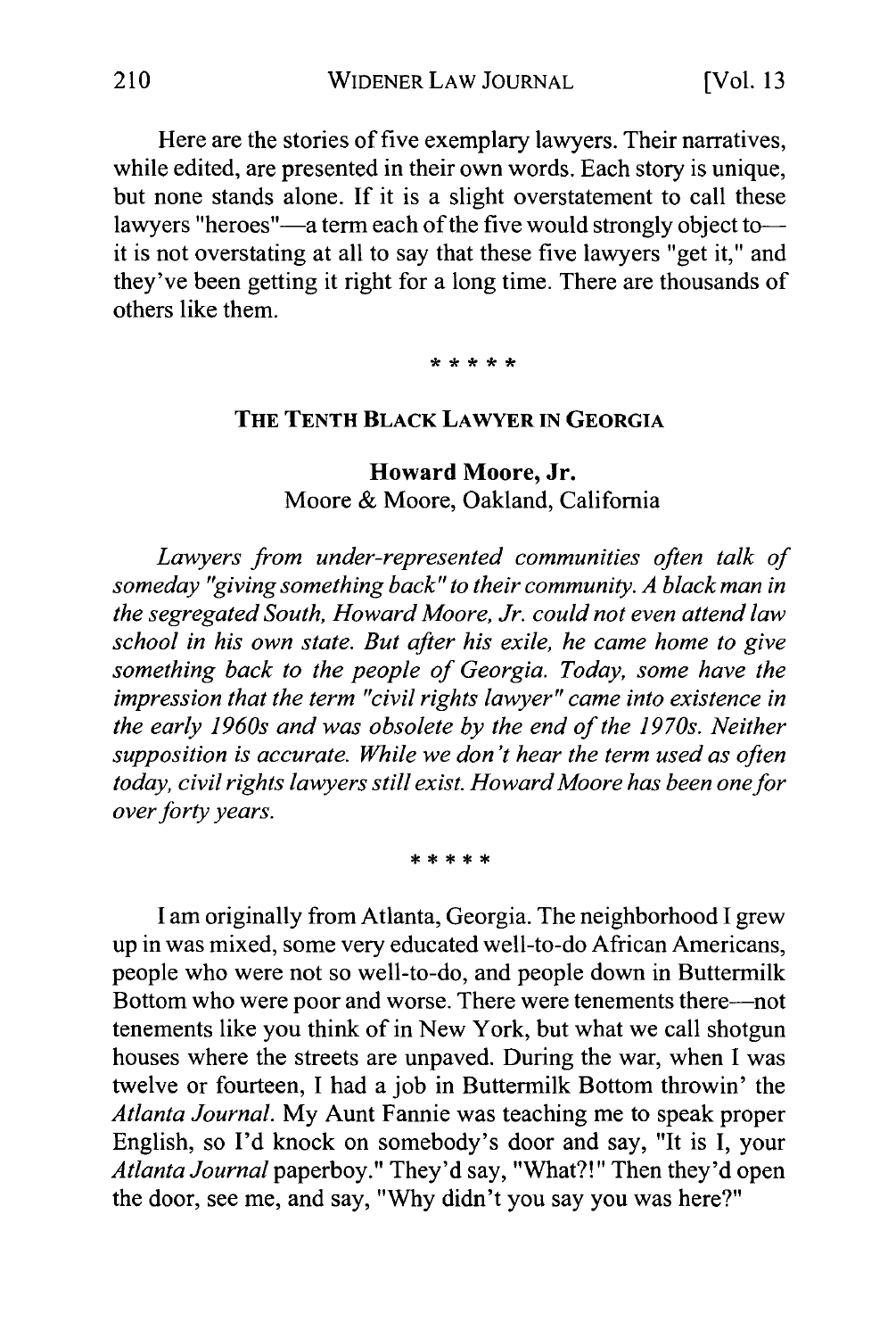I think the paper cost thirty-five cents a week. I always collected. I don't remember a single bad customer. In fact, I don't remember a bad day as a child, until my Aunt Fannie died in 1945.

My father was a tailor and a semi-pro ballplayer; he'd leave in May and come back in September. My mother was a practical nurse, salt of the earth. But Aunt Fannie did a lot of my raising. She was a school principal. She knew something about everything, and she'd teach it to me. I would have been a schoolteacher except for her-I thought you had to be brilliant. She was an ace!

I wasn't thrilled with school then, but I had a friend named Nat who lived up on Boulevard next to Dr. King's family, where a lot of wealthy blacks lived. Nat went on to Exeter and Harvard, and it seemed like if Nat was going on, I should too. As long as I could remember, I was going to Morehouse College. There was no discussion in my family about me going any place else.

I took some English literature classes at Morehouse. I had a teacher who was intent on exposing us to the "great works" rather than books that were more relevant to me. For example, she had us read *The Great Gatsby.* When you are a black kid in the South in the 1950s, *The Great Gatsby* is not in your world.

Then one day I went to a political science class. I really liked it. Remember, this was a time when Africans in the South and elsewhere couldn't even register to vote. There was not a single black officeholder in the "Deep South." And you could count the others on one hand: Adam Clayton Powell and the guy from Chicago, Dawson. They represented all of the blacks, Negroes, colored people in America. Two congressmen. The idea of holding office was a greater fantasy than *The Great Gatsby.* 

I decided I wanted to be a lawyer after hearing Thurgood Marshall speak. The NAACP came to town for a convention. I had never heard Thurgood Marshall speak before, but I knew him from a distance. When he came to town, he would work out of A.C. Walden's office. I used to call A.C. "Colonel." He had been a colonel in World War I, but he was also a colonel because he was a Negro who was a member of the Georgia Bar, and the courtesy title for a Negro of that Bar was not Mr., or Esq., but "Colonel." A.C. would see us boys walking down the street from the Y.M.C.A. and have us run and get some sandwiches for him and Mr. Marshall. We'd bring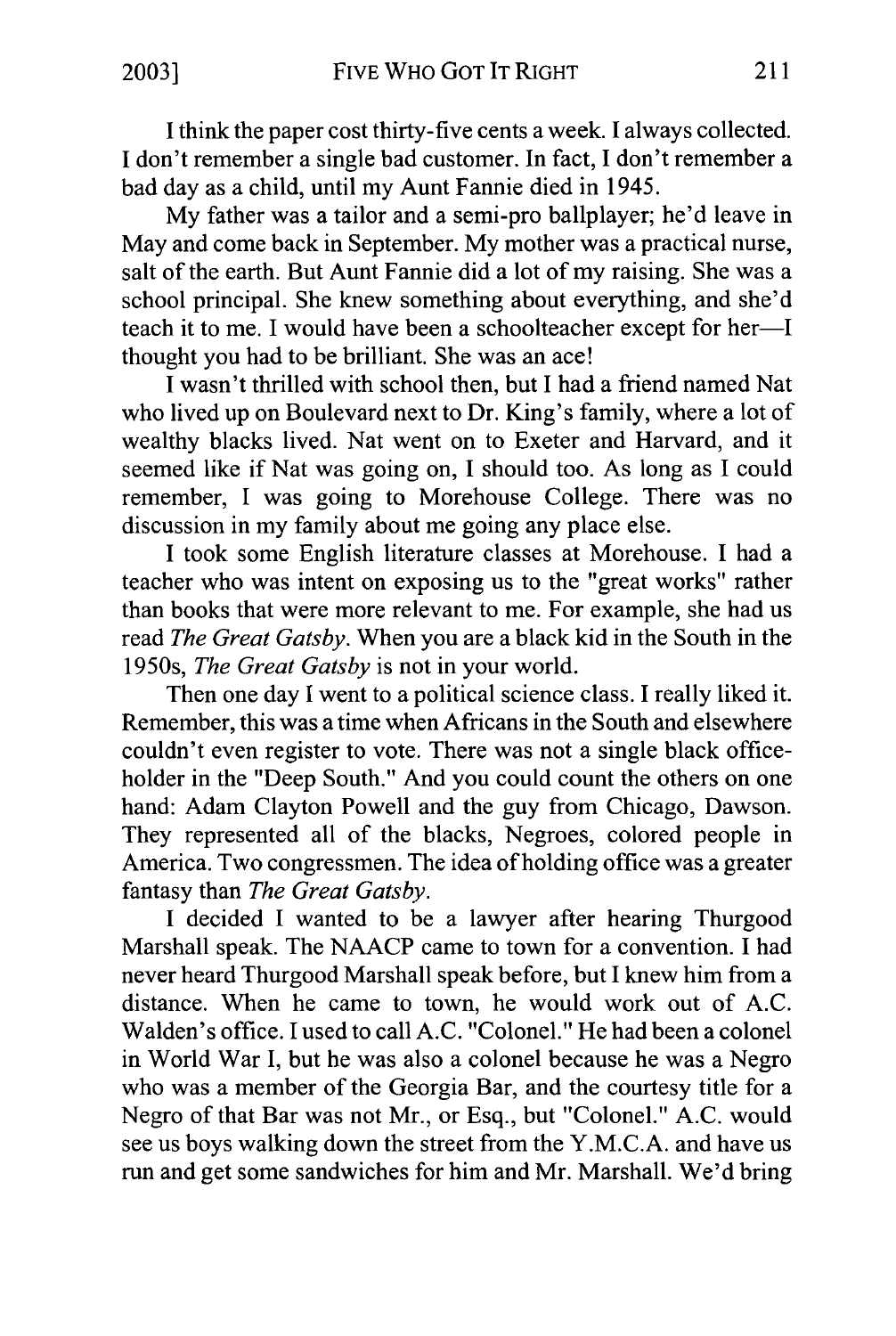the food, and A.C. would say, "This great man here is fighting for you."

I don't remember what Thurgood said at that convention, but I liked the way he said it. I said to myself, "I can talk like that." The next morning, I went to talk to Dean Brazil at Morehouse. He said, "Mr. Moore, what are you in here for?" I said, "I decided I want to be a lawyer. What do I have to do to be a lawyer?" The dean scratched his mustache, looked at me and said, "Mr. Moore, you gotta pull up on your record." I thanked him and left.

What he told me was very positive and affirmative. He hadn't told me something like "There is not much for a Negro lawyer to do. He can't even go to the courthouse in a lot of places. Maybe you might think about becoming a preacher or schoolteacher or something like that. " What he told me was something within my control. It was a brief conversation, but it was a very memorable one. I made sure I was on the honor roll from then on.

I went to Boston University for law school. I had no choice. There was no law school I could go to in Georgia. It was "separate but equal." Under the "separate but equal" doctrine, the state would pay the difference between my tuition at Boston and the tuition at the University of Georgia, plus my round-trip train fare. They didn't want black lawyers in Atlanta. When I went back in 1962, I was the tenth black lawyer in the whole state.

I originally wanted to be a labor lawyer, but when I graduated from law school, there were no opportunities. The unions didn't have blacks, and the National Labor Relations Board wouldn't hire you. So some lawyers I volunteered with when I was in law school tried to fix me up clerking for a judge. One morning in February 1961, I got a phone call. My mother would probably say that God was guiding my hand, because usually at that time I'd answer the phone and say, "What's happenin'?" followed by an expletive. But this day I didn't. This cultured voice asked to speak to Howard Moore, Jr. Then he said, "This is Judge Charles Wyzanski, Jr. I saw your resume, and I would like you to come down for an interview. Could you come this afternoon?" I said I would come the next day; I needed to go to the cleaners to make sure I had clean clothes.

Judge Wyzanski was the first solicitor in the Labor Department and an ace of a labor lawyer. In 1942 Roosevelt appointed him to be a judge in the federal district court. When I met him, he had been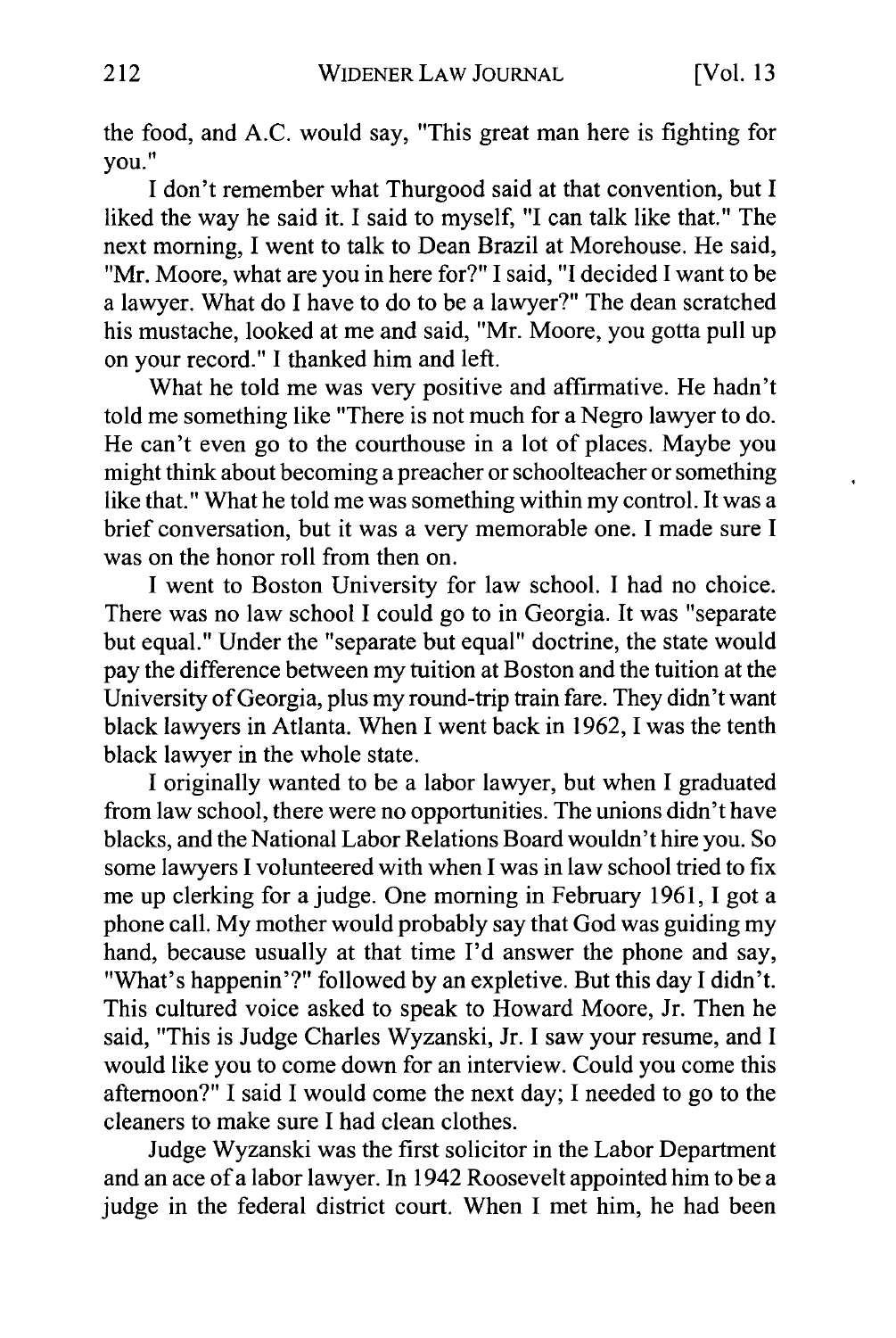sitting for nineteen years and was a venerated man. I was surprised when I met him because I had read his opinions in law school, and I didn't have any idea he was this little short dude! But I felt immediately comfortable with him. The next day I was hired.

I stayed with him maybe a year and a half, but then I decided to go home. I had taken the Georgia bar, and I got a call from Don Hollowell, who said, "Howard, when are you coming home? We need you." Hollowell & Ward was the preeminent black law firm of the Southeast. In 1966, Mr. Hollowell was the first black person since Reconstruction appointed to head a federal agency in the South, and in 1978, his partner Horace T. Ward was appointed the first black federal judge in Georgia. The firm handled criminal cases and people on death row, and they were fighting to desegregate the University of Georgia. I went back to living at home with my mom, and I made seventy-five dollars a week.

\*\*\*\*\*

My first criminal case was in a farming town about forty-five miles south of Atlanta: a fifteen-year-old boy named Herman was charged with assault with intent to murder. The moment I got in the courtroom, the judge directed the clerk to give me a copy of the indictment that the grand jury had returned just a few minutes before. I protested that I had not interviewed my client or any witnesses. I asked for a continuance, but the judge denied it. In no time we had a jury-all white, though blacks were forty percent of the county's population. As the evidence developed during the day, I learned what had happened: Herman chopped cotton for a white farmer; he and the farmer's son got into a fight with hoes, and the blade of Herman's hoe slid down the handle of the other boy's and almost chopped the boy's hand off.

Well, I asked a lot of questions and objected to just about everything, including the prosecutor's argument, which went something like this: "Some people say Negro, others say nigger, but I say something in between, 'Nigra.' Oh, how I wish I could sing and dance like they do. But this boy Herman has gone up to Atlanta and come back down here with rebellious ideas." Herman was convicted only of a lesser offense, misdemeanor assault and battery, and he was released pending appeal. About two years later, the appeals court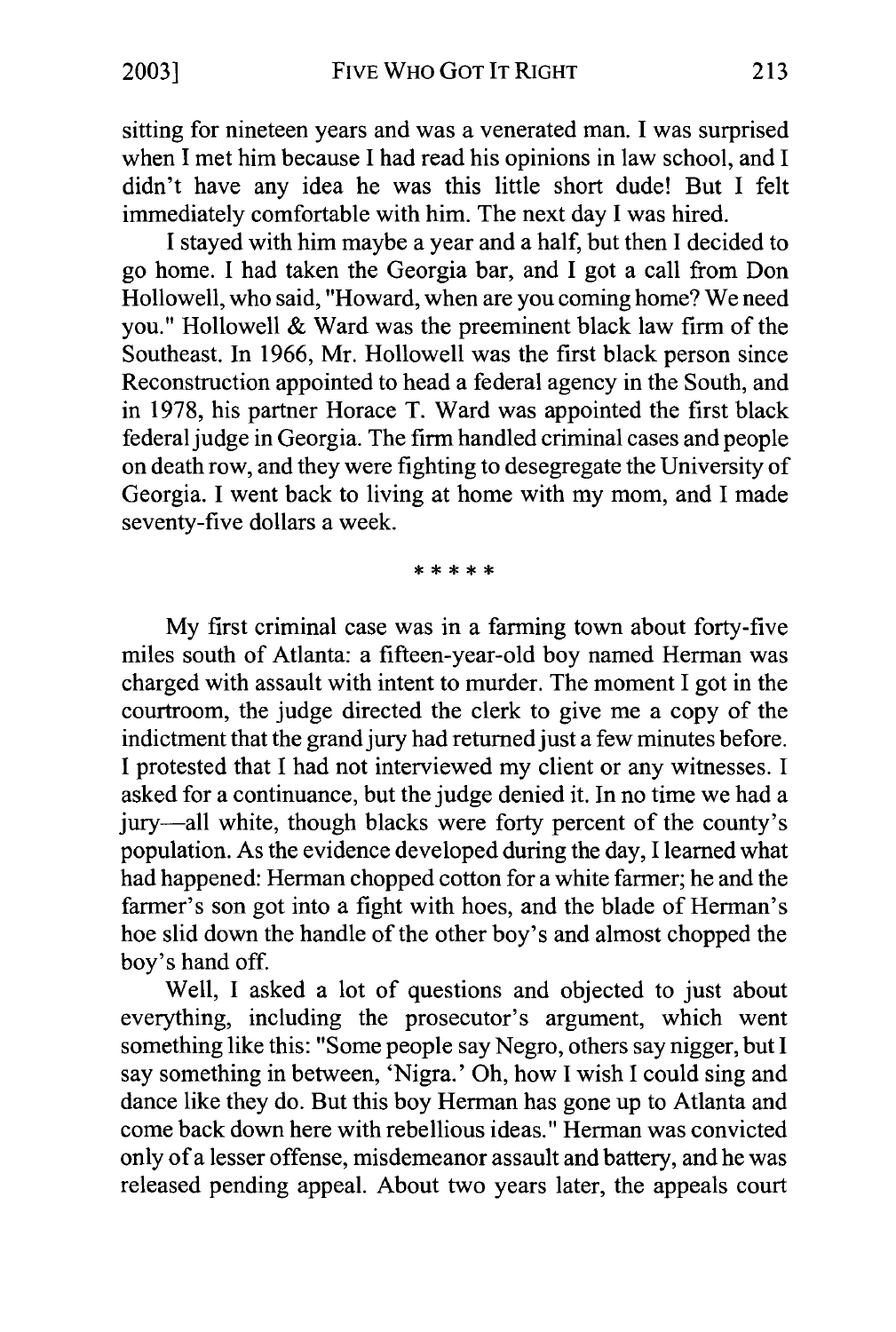reversed Hennan's conviction because of the prosecutor's prejudicial argument. They never did retry him.

I started representing people who were arrested in sit-ins organized by the Student Nonviolent Coordinating Committee, a civil rights group we called SNCC. I got paid one dollar a head, but I never collected. Pretty soon, SNCC work was almost all that I did. In 1966, I represented Stokely Cannichael when he and several other SNCC officers were charged with "insurrection" after a black man had been assaulted by police in Atlanta. Stokely went out and talked to people about "Black Power," which was becoming part of the vocabulary. But all he did was speak; he didn't throw rocks or anything. Well, the federal court ruled that the insurrection statute was unconstitutional.

That same year, I represented Julian Bond after he was elected to the Georgia House of Representatives. They refused to seat him because he had joined in SNCC's statement condemning the Vietnam War. Well, I served in the military; I never would have agreed to that statement. But I felt Julian had an absolute right to express his belief. The case went to the United States Supreme Court, the first time the Court ruled that elected officials had the same free speech rights as anyone else. When I got up to argue the case, I was shaking, but as soon as I answered Justice Harlan's first question, it was like talking to the boys on the comer.

Those were interesting times to practice law. I never made much money, but I had a good time. I had a good life, a nice house, a beautiful wife and two beautiful children, a nice office, and good clothes. I wasn't wealthy, but I had enough. I was from Atlanta and people knew me, so I always had business. But I was also run off the road, shot at. I appeared before judges who'd as soon call me "nigger" as look at me. One time in court, a prosecutor picked up a chair to hit me. When I called the judge's attention to it, he damn near put *me* in contempt.

I left Atlanta in 1971 to work on Angela Davis's case in California, and I just never went back. My wife decided to go to law school, so we stayed. In about 1981, Maynard Jackson wanted to make me Atlanta City Attorney, but by then I didn't want to go back. Part of the reason was that I would be defending police officers. I figured that wasn't my cup of tea. When you represent someone you're supposed to be on their side one hundred percent, and if you are half-stepping, you're not doing your job.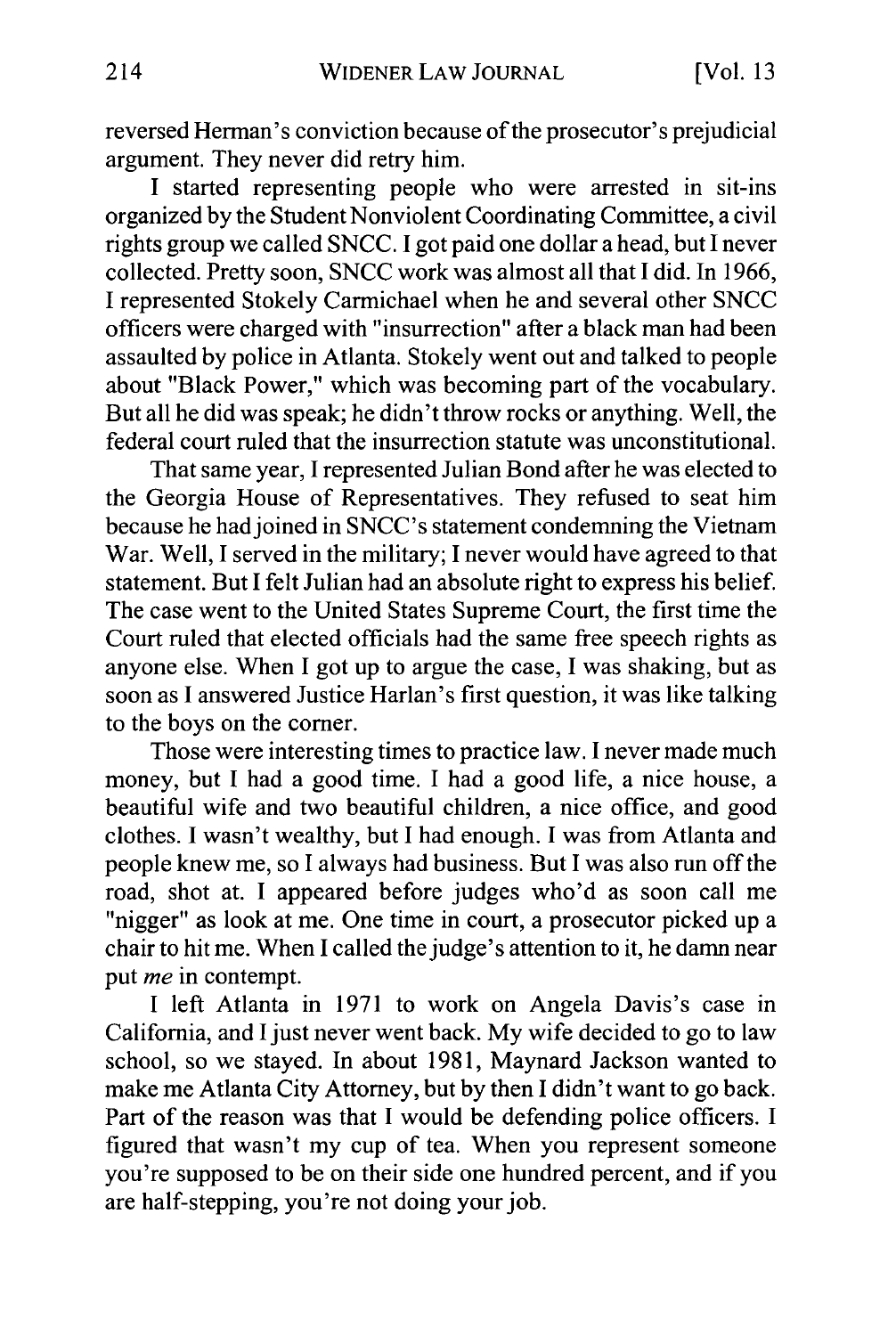#### \*\*\*\*\*

With the death of Martin Luther King, progress in human rights in this country came to a halt. Now, we have people who say you can continue being punished after you already served your sentence because you have some kind of mental abnormality or personality disorder. Everyone in prison has a personality disorder; seventy-five percent of the people in the world have a personality disorder. A personality disorder is who you are. It's a struggle to continue fighting in this climate, but if you believe in something, you have to continue to pursue it.

I believe the public good can't be just the fallout of private greed. It has to be planned, organized, and developed. Until you do that, you can't really grow spiritually and cohesively as a community. When human interaction is reduced to one person exploiting another, we have a spiritual deficit, and people have no ethical restrictions whatsoever. What is wrong about evicting people who can't pay their rent? What is wrong with making the most profit? What is wrong is charging more than they can pay and much more than you need? But our society makes us out to be fools if we don't look out for ourselves and take advantage of others.

I still do civil rights work. Except now, the cases are employment discrimination and police misconduct. The cases are hard because the law is so stacked against you, and they're so expensive. It's more difficult to win now than it was then.

But I have to live my life on terms that are acceptable to me, and it is unacceptable to me to exploit people at every opportunity. It is not agreeable to me to tum my back on people who come in here and are in pain. Even if I don't take their case, at least I can talk to them. People who come to this door are suffering, usually about something they cannot change. You cannot change the fact that you are a woman, or that you are an African-American or Asian or Hispanic. Oftentimes, people feel helpless when they are lied about, ostracized, or exploited by being underpaid even though they do their jobs. So they come in here.

What would I tell new law school graduates? I'm not sure they'd listen. But I'd tell them not to become a lawyer so that they can buy a Mercedes or a home in the suburbs, because they can do that without becoming a lawyer. People should decide to become lawyers because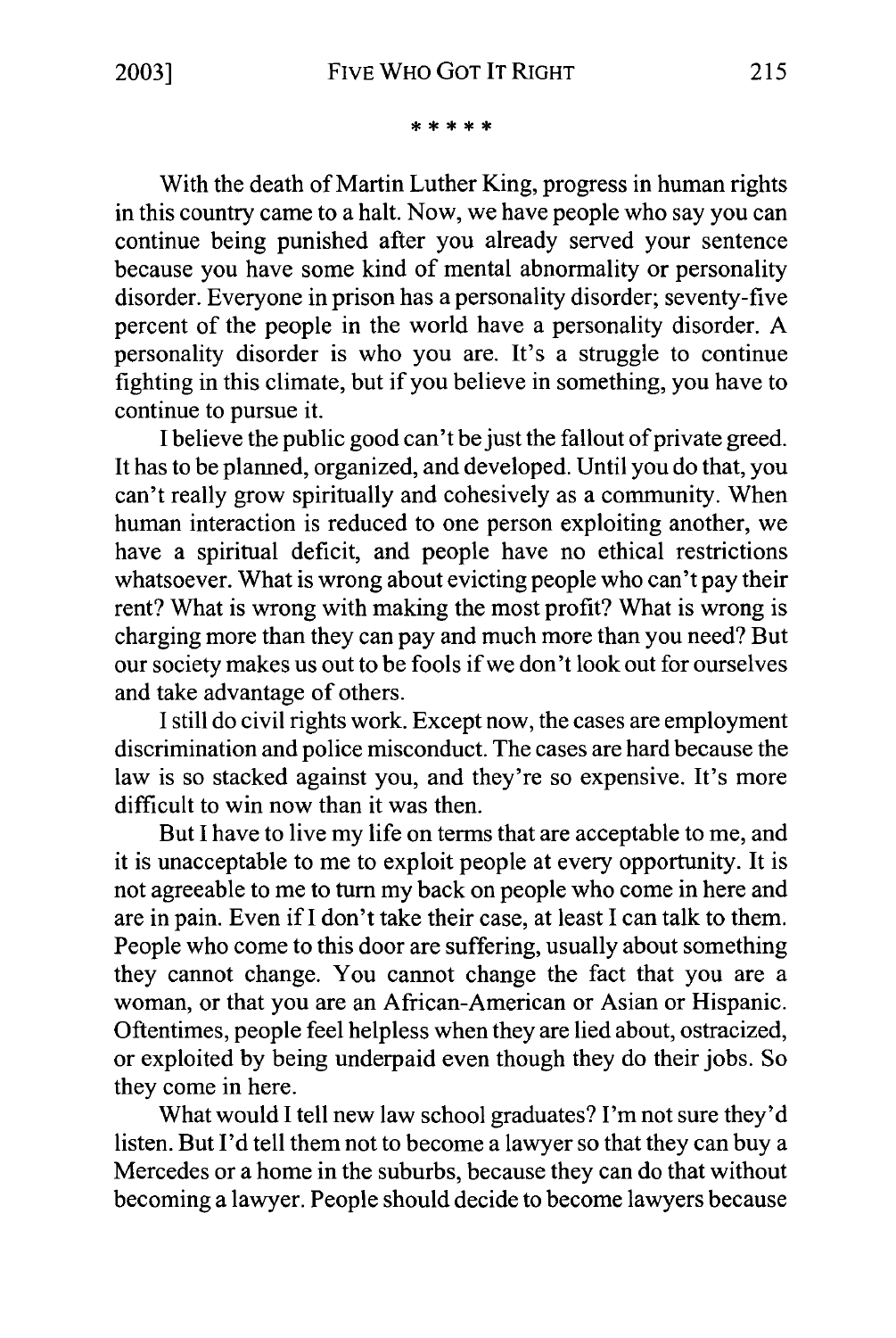they want to contribute something to society. Each person must identify what they want to give. I am not religious in the sense of organized religion, but in the end, it's a spiritual quality. When you come face to face with yourself, you don't have very much in life except life itself. So you have to make it meaningful.

\*\*\*\*\*

*Howard Moore was last seen by me leaving the Alameda County (California) courthouse in July 2003, havingjustfinished ajury trial on a police misconduct case. He continues to practice law with his wife, Jane Bond Moore, in Oakland. His beliefs have not changed, nor has the force of his opinions.* 

\*\*\*\*\*

## THE TRUE BELIEVER

Robert Doggett Texas Rural Legal Aid, Austin, Texas

*In the 1970s, many legal aid offices had federal funding, and young, idealistic law graduates could getfellowships that gave them the opportunity to spend a few years representing poor people. Some stayed on as staff lawyers. But the days when the needs of the poor were a high funding priority are long gone. Many legal services agencies have closed, and financial woes are a constant strain for those that remain.* 

*Today's legal aid lawyers must accept personal costs if they want to represent the poor. They will be grossly underpaid. They will be overwhelmed with work. Far more people will need their services than even the best of them can possibly handle. Yet, some still seek this work. Those few who, like Robert Doggett, decide to make a career of representing poor people make a long-term commitment to personal sacrifice.*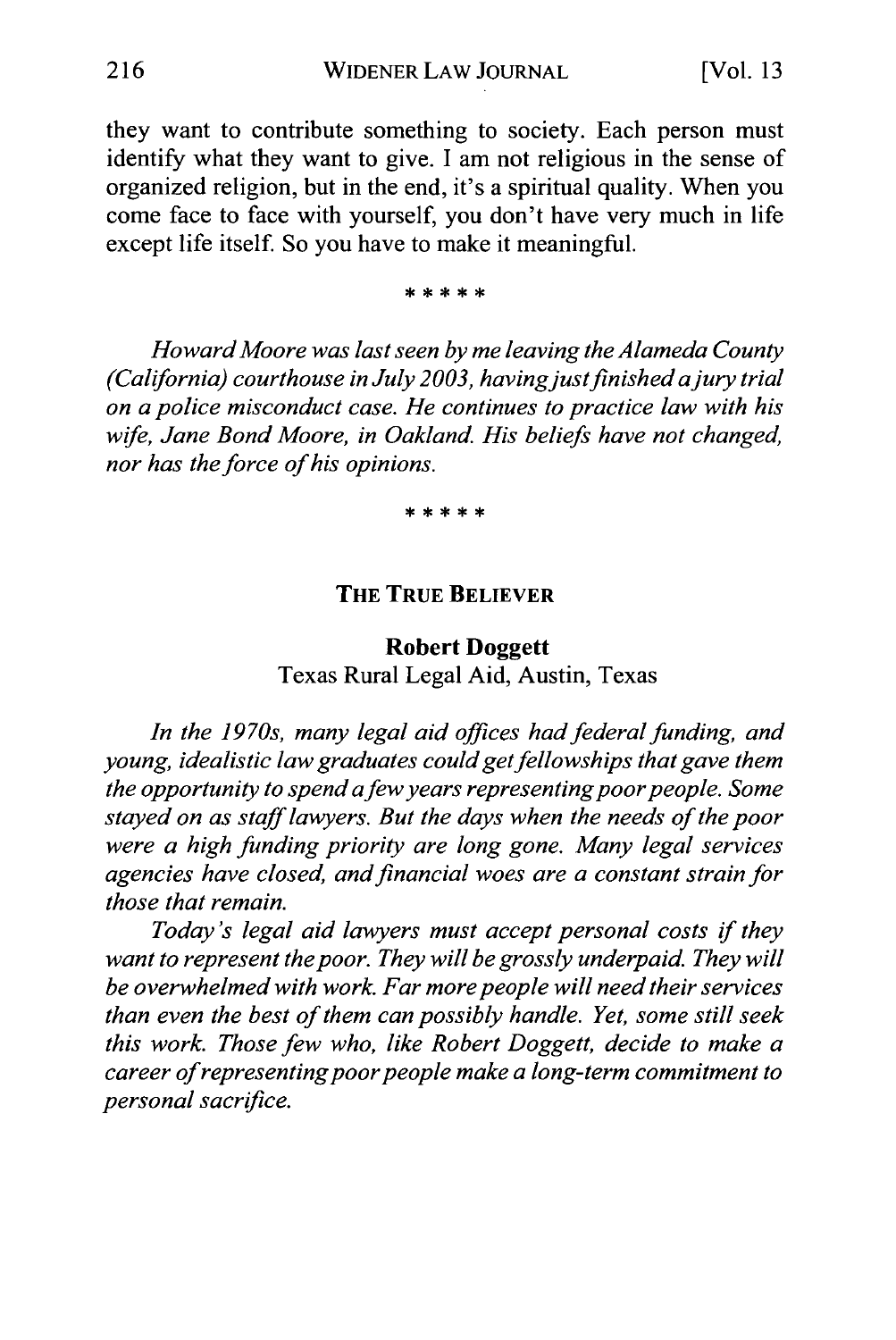\*\*\*\*\*

My clients are poor people. They have problems they don't deserve and didn't cause. Most aren't well educated and have little power. They're the least likely to complain or have the resources to change their situation. But they're the ones who need help the most. My job is to help as best as I can.

When I got out of law school, I went to work for the Dallas Tenants Association. Part of my job was to try and keep people from being homeless, and we were very effective at that. In court I'd see people representing themselves and getting evicted in about ten seconds. So I'd jump in and say "Excuse me, judge; just a moment." I'd walk up to the person and say, "It seems like you need some help; I'm free, and I'd be happy to help you." The judges just hated that! It would slow down their docket and the eviction process. But when I got involved, they would actually have to hear evidence on the issues. I still did some of those cases long after my job changed because I just couldn't stop-I hear such horrible stories.

Now, a lot of people tell me they're against what I'm doing. But if you tell people the facts of a particular case, then they say, "Of course, that's different." Once I worked on a tenant's action where the people in a housing complex lost their utilities and air conditioning for two months. It was a hot Texas summer, and the landlord was doing nothing. He even threatened to call the cops on us. It was so bad we got some good TV coverage.

Anyway, it's getting extremely ugly when I get a call at home at 8:00 on a Saturday morning from the landlord's lawyer. He says, "It's fixed, I promise, it's all fixed. So I want you to call off Monday's hearing." We call to check with the tenants and it's true; after sixtythree days, the problems are fixed! So my cocounsel and I get back on the phone with the landlord's lawyer, and he says, "I want to put somebody on the line named Dorothy and I want you to do me a favor. Just confirm the truth." Then he says, "Now, Dorothy, can you hear? I have the tenants' lawyers on the line."

It turns out Dorothy is the owner's mother-in-law. It seems she saw the stories on TV, realized it was one of her son-in-Iaw's complexes, and felt shamed. The attorney told me that at Shabbas dinner-they're Jewish--she blew a gasket and said to fix the problems, no matter what the cost. So the lawyer wanted me to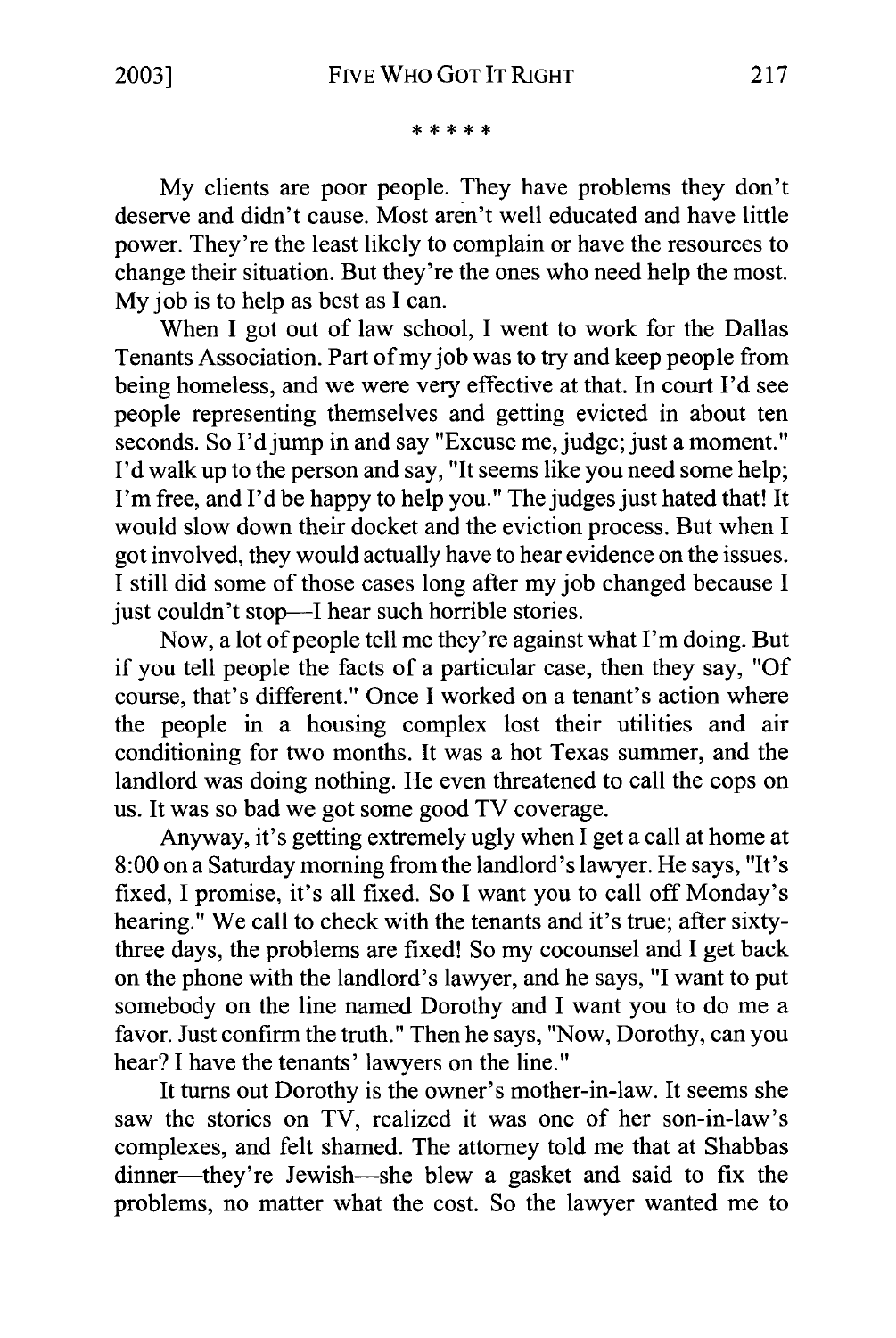confirm that everything was fixed. It's funny, we like to think that we're the saviors, that it's our great legal work that fixes things, when this time it was the defendant's mother-in-law.

I worked four years at the Tenants Association. I was their only attorney. My first year, I worked for \$25,000, and then they raised me to \$30,000. My student loans? I never really liked to add them up back then, but they were in the \$50,000 zone. It wasn't real good; I just couldn't afford to pay them. But I was lucky. My rent was low, and my wife's law school had a loan forgiveness program for public service. Last year I paid the loans off. It only took twelve years!

When I started law school, I was on the standard career track. If somebody had said, "You're going to be doing legal aid work," I'd have said, "No way." But I quickly realized that there were things happening out in the real world that I had never been exposed to before. A friend invited me to help him interview applicants for a free legal clinic.

Maybe it was meeting these people and understanding what they had been through. They'd tell me their whole life story hoping I'd help. We had to tell a lot of people that we couldn't help them, and that was very disturbing to me. They poured their guts out, and nothing was going to come of it just because there weren't enough volunteer attorneys.

So I got involved with the law student *pro bono* committee at Southern Methodist. I pulled just about every trick in the book to get students to do volunteer work. One time I wrote an article for the school newspaper called "This Has Nothing to Do with Sex." It didn't! It was about *pro bono* work. I know, it's a cheap trick.

I interviewed with the big firms. I ate at all the fancy places in town my last year. I had one offer from a good firm. But I knew fighting for an insurance company or a big bank wouldn't really get me going, and if I don't get excited about what I'm doing, I'm not going to do as good a job. Besides, living from vacation to vacation was not my idea of life.

I tried hard to find a way into the legal aid community, but Legal Services wouldn't talk to me. They were too busy to recruit lawyers. So when I turned down the offer from the firm, I had no job. That was the most difficult part. My father wasn't thrilled when I told him.

My parents were both puzzled. They knew I had a lot of student loans. I got a birthday card a few years ago saying something like,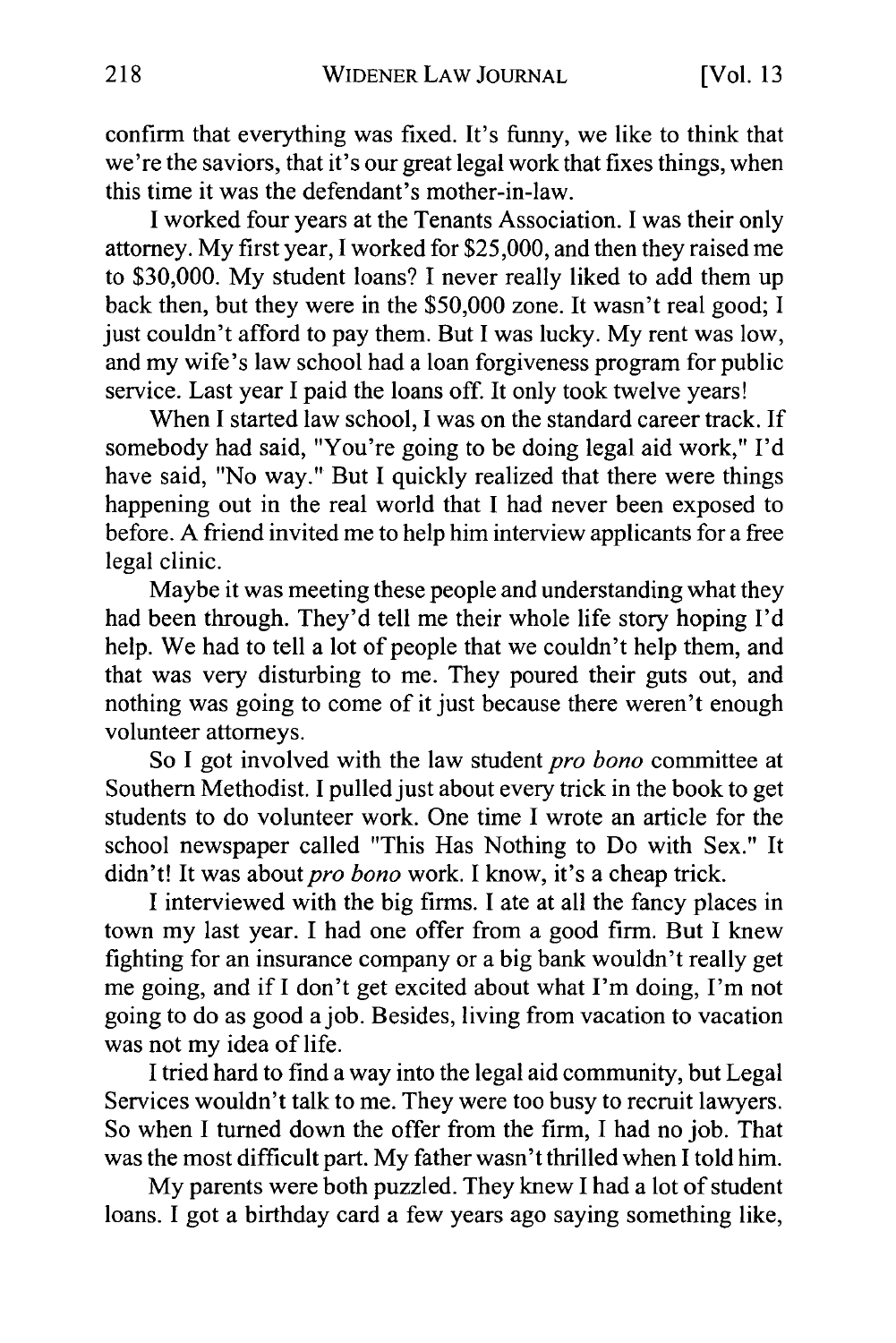"We are proud of what you are doing. We are still not really sure why." For years, my mom wondered why I do what I do. She would like to feel she doesn't have to worry about me anymore. When I worked in Dallas, every once in a while when she wanted to do me a favor, my mom would have my dry cleaning done. She'd pick up my suits and shirts, have them cleaned, and bring them back, just to save me a little money.

\*\*\*\*\*

I finally did get to work for Legal Services of North Texas. In one of my first cases there, I represented some low income folks on a hazardous waste problem, something Legal Services traditionally hasn't done. But the environment is an issue that affects poor people more than most. They have a hazardous waste blender in West Dallas that is an extreme danger to the community right across the street, and the state agency had the audacity to say that we didn't have the right to be heard in the permit process. All we were after was the same level of protection as anyone else.

The homes across from the plant are owned by the residents. They're all Hispanic. Most of them speak broken English at best, and they generally don't get involved in lawsuits, but the stench coming from the plant was so bad they couldn't go outside. They were afraid for their kids. We had testimony about the stench, but the agency still said, "Sorry, it doesn't prove the odors come from the plant." We finally got a court opinion saying it's absurd for a state agency to deny us the right to be heard.

Poverty work comes down to benefits, family issues, and housing and consumer issues. At this point, I am not scared of any issue. Just get me up to speed on it, let's find the problem, and go after it.

Usually, though, Rule No.1 is "Don't file a lawsuit." You have to break Rule No.1 once in a while, but it's a rule you start with. Lawyers are trained to be technicians, to look to the law to solve problems. But I was trained to think of more creative ways. If we sue and lose, the other side will claim that everything they were doing was fine, even if that's not what the judge said. I walk into a room full of people and say, "How many of you think a judge is going to solve your problems today? I am dying to file a lawsuit." Nobody raises their hand.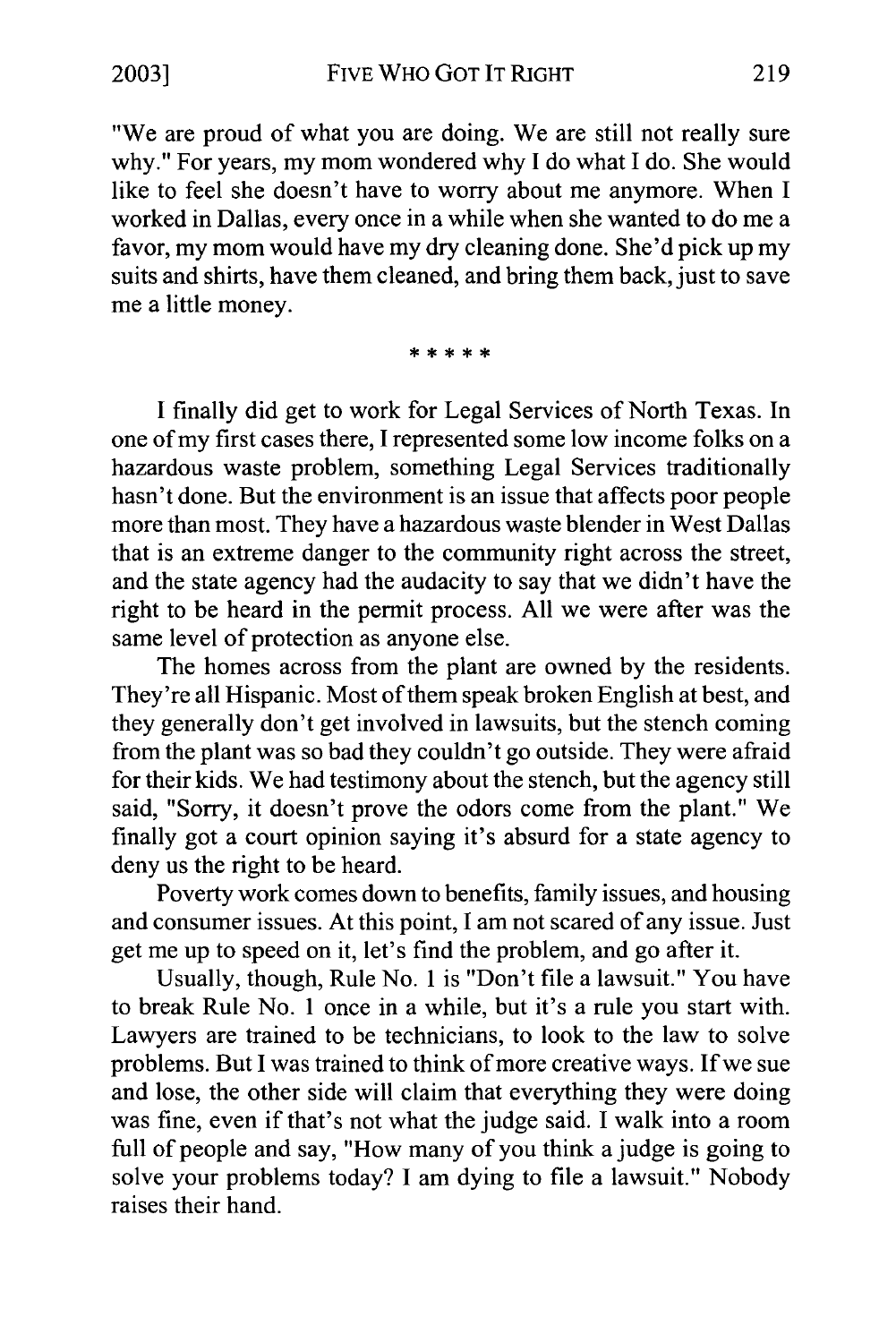Race? It's absolutely part of my cases. A lot of people look at blacks in Dallas and say, "You're just complaining and whining." When a group of blacks living in a tenement complex doesn't have utilities, white people figure it's not their problem. They just think "They'll move and they'll be all right." Sometimes when people I know call me with a problem, they're resentful, like "You're helping those people; why won't you help me?"

\*\*\*\*\*

Bill Bridge, my evidence professor and a very good listener, taught me something. I said, "Hey, I'll just get one of these regular jobs and do *pro bono* work on the side, and I can pay offmy student loans in a couple of years." He looked at me and said, "You know what's going to happen if you do that? You'll work your butt off, come home at 9:00 at night, and there is no way you're going to have time to do *pro bono* work. Don't fool yourself."

I went from a small country town to Plano, a nice suburb, but hardly a cultural melting pot, graduated from Texas A&M, then to SMU law school, and I turned out like this! After ten years of practice in two legal aid jobs, I was thirty-three and living in the same apartment I had when I was in law school. I lived there for thirteen years. The price was right!

My parents were both conservative Republicans, but we were always taught" do unto others." Until my dad died a few years ago, he worked for a refrigeration company. I remember going with him to people's houses at 3:00 a.m. holding a flashlight while he repaired a busted refrigerator. He was always willing to help people no matter when, day or night.

Personal life? Frankly, it's hard to have time for one. But I finally found someone who lived in Austin. Raman moved to Dallas to start at the Public Defender's office. She and I got married a few years ago. We're compatible because we're both very intolerant of intolerance.

Raman never much liked Dallas, so we eventually went to Austin. She works part-time for the Texas Innocence Project and part-time for Texas Appleseed. We both love what we do. A family? Let's say we don't have kids yet but we're in intense negotiations.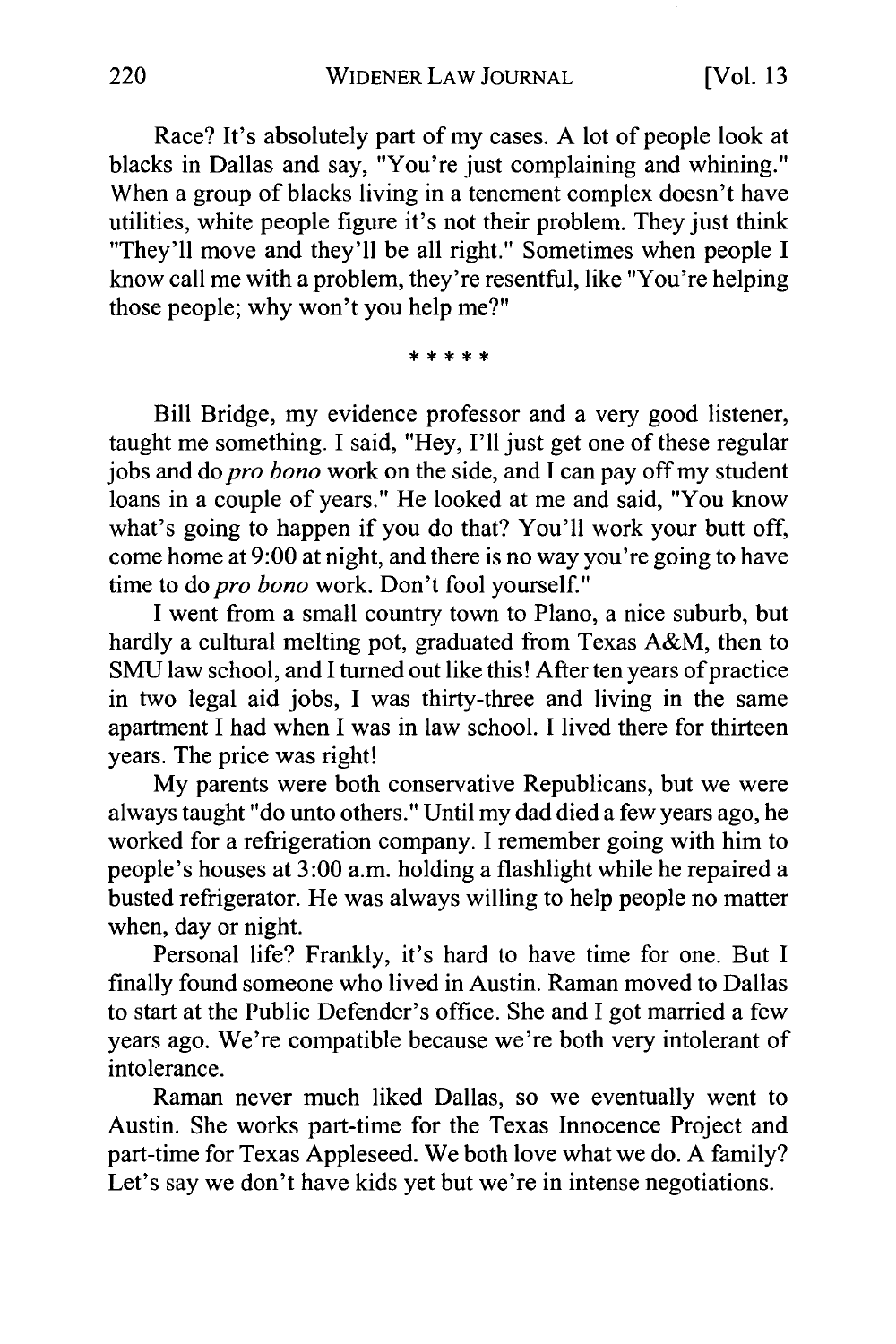It was hard to move. Today, I still feel I get a lot done, but because we're a statewide organization, my clients are all over Texas. I don't have the personal relationships with clients that I used to. I miss that, the human contact, the direct involvement in people's lives. But regardless of where I live or exactly what I'm doing, I don't have any intention of stopping this work, ever.

\*\*\*\*\*

*Robert Doggett is a long way from the novice attorney straight out of law school who began his career with only his student pro bono experience as training. He's now a recognized expert in housing and environmental issues involving poor people. In late 1999, he took a break from his legal aid service to serve a stint working with the Dallas City Attorney. His job was to teach staff attorneys the techniques he had developed to successfully sue slumlords. Having completed this task, he returned to legal aid. His job in Austin is his third as a legal aid lawyer, he considers himself a "lifer. "* 

#### \*\*\*\*\*

#### THE DEFENDER

#### Arlene Popkin

Legal Aid Society of Westchester County, White Plains, New York

*Most people accused of crimes can't afford to hire their own lawyer. They are represented by public defenders and legal aid*  lawyers appointed by the court and paid at public expense. In some *ways, these lawyers have the worst of several worlds. While many make decent salaries, they'll never get close to rich, and they often suffer from a lack of resources that makes more than bare-bones representation difficult.* 

*Many people, even other lawyers, see this work as the lowest form of the profession. The public has little sympathy for what these lawyers do, and even less appreciation of how their work benefits society. And many of their own clients regard them with suspicion. It is the rare public defender who has never been called ''public*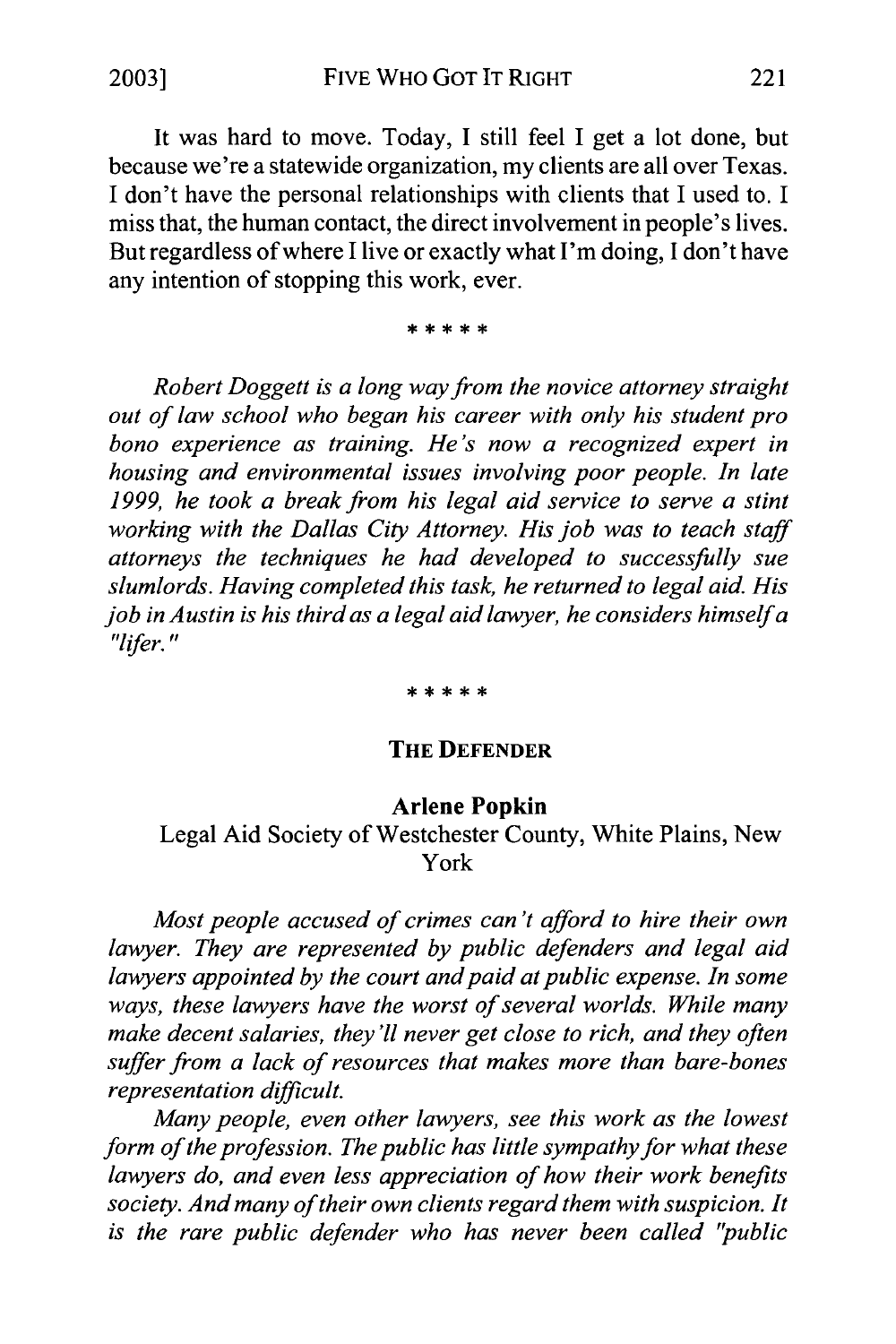offender, " *or heard a client exclaim, "1 don't want a legal aid lawyer; I want a* real *lawyer.* " *Being a career defender like Arlene Popkin*  takes both fortitude and certitude. It's a job in which only the strong *survive.* 

\*\*\*\*\*

I naturally defend people. My instincts are to defend everybody, all the time, against almost all perils. When I do the work I do, I'm defending rights under the Constitution. But it's much more than that. The nature of criminal defense work is that a particular human being has been given to me to protect, to defend, to champion.

Every human being has intrinsic worth. No one should be relegated to the status of "less than human." That includes a defendant in a criminal case. If someone does harm to another, I cannot undo that harm. It is my function to prevent additional harm to my client. When people ask how I defend a person I believe is guilty, I answer, "to the best of my ability." I don't judge my clients as either evil or capable of evil. I am not in the "Who is evil" business. I am in the "This is a person with rights" business.

Let me put it this way: It is illegal to sleep on the bus in some cities, but if I sit down on the bus and close my eyes, the probability of someone arresting me is zero. If I am wearing four sweaters, three skirts, and carrying everything I own in two shopping bags, the probability of me getting arrested is a whole lot greater. That is abuse of the law.

\*\*\*\*\*

I was shy when I was growing up. I didn't feel socially adept. I was the smart little girl in class, and I felt nobody wanted to associate with me. It's still true to an extent. Like artichokes, I'm an acquired taste. I haven't mellowed much over the years, although it helps to have a husband and three kids who are all good human beings.

Unlike me, my parents were both extremely gregarious. Everyone liked them immediately. More important was that I never heard either of them lie. It was outside the realm of discussion to look someone in the eye and make a statement that you knew to be false. My father was an engineer who ran a small manufacturing company in Brooklyn that his father had founded. My mother was a housewife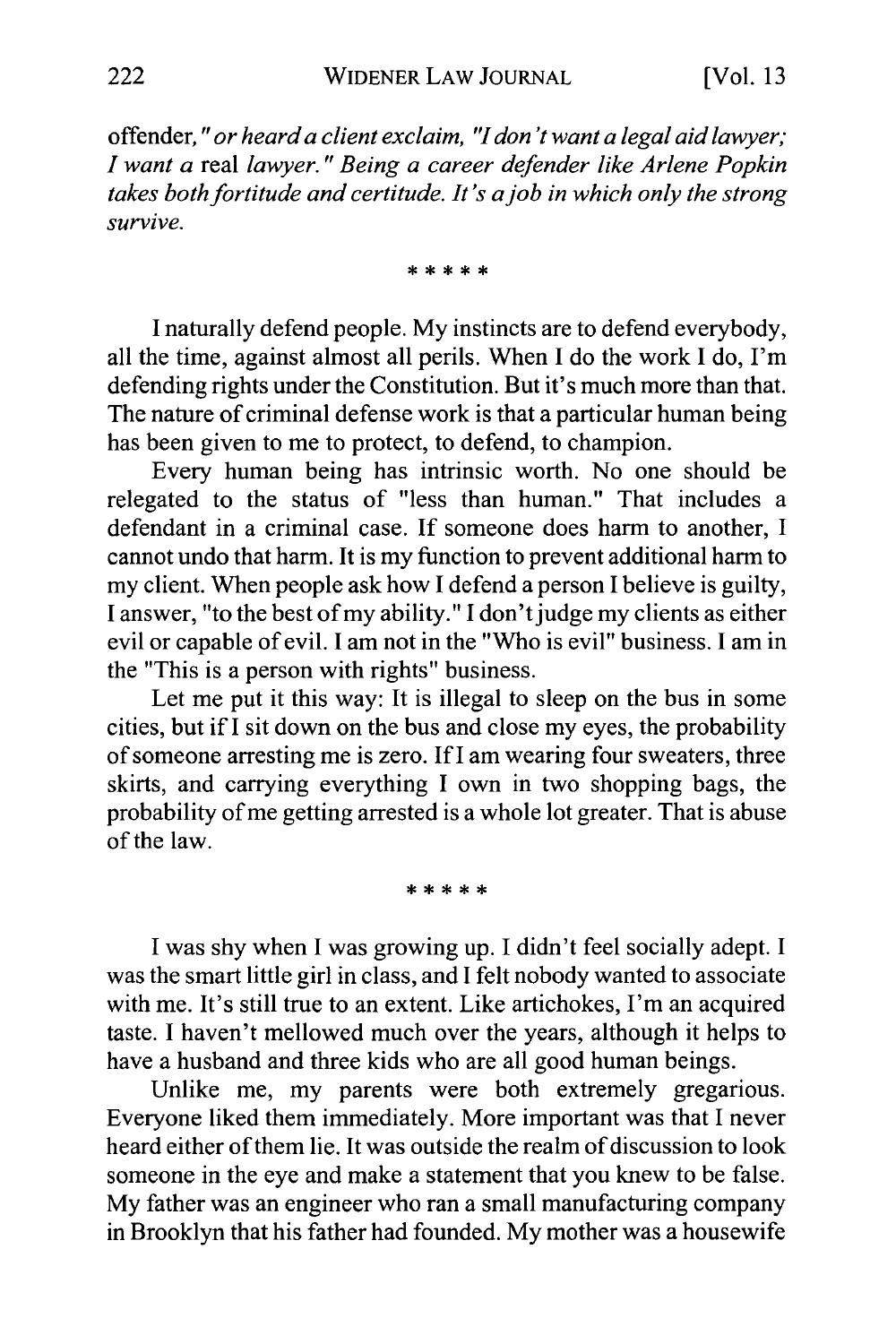until my father died when I was nineteen, and she took over the business. My father was a naturally rational man. A lot of evil is inherently irrational. You need to make irrational assumptions to reach evil conclusions, or to assume that one kind of people has less moral value or less inherent intelligence than others. That's hard to do if you just don't have any irrational receptors.

My mother's parents lived with us, so there were a lot of old world Jewish values: "You care for people, you don't harm anyone." There is no word in Hebrew for charity. The word *tzedaka* means "righteousness." *Tzedaka* means you give to someone who has less than you because it is the right thing to do. Every day, my grandfather would express disgust at people who wouldn't help someone else. He was personally affronted at the concept that a Jewish person would not see to it that someone he came across had enough to eat. Those are my values.

When I was a teenager, I got involved in social and political issues, civil rights work, and civil liberties. My parents always encouraged me. I'd always wanted to be a scientist, so I thought of myself as a scientist who was taking some time away from scientific study to go register voters. When I got out of college, I was supposed to do graduate work to be a chemist, but it rapidly became clear that I couldn't withdraw from the political work I was doing. A lot of people I cared about a great deal were deeply committed and asked me for help. One of my rules is that if a friend says, "I need you to come help me with this," I go help. So I stopped being a graduate student.

My mouth always ran—I would argue anything, and still do—so people said, "You ought to be a lawyer." At first I said, "I don't want to be a lawyer; there are too many lawyers already." But I finally decided one more couldn't hurt. My goal was either to be counsel for the Civil Liberties Union or to sue the telephone company. At that time, the telephone company had you by the short hairs and always let you know it: "You want a telephone? Sit by the door for four days and if we show up, we show up. Don't bother calling us again!"

\*\*\*\*\*

To an extent, I see my role as a check on the power of law enforcement, the police, and the District Attorney, which is consistent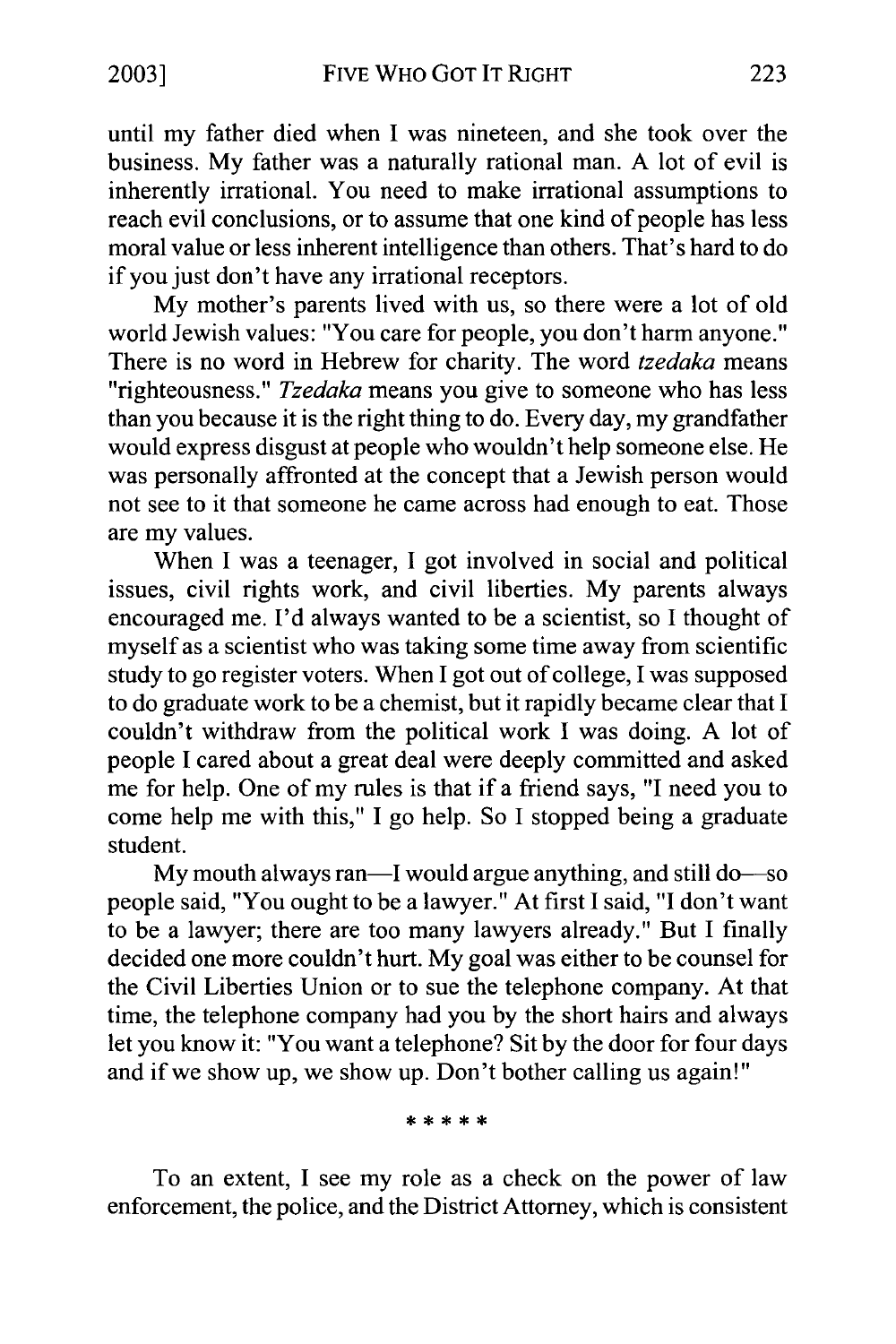with my belief in civil liberties. I have a number of friends in law enforcement and many others with whom I share a mutual respect. Some cops have told me that a good defense lawyer is quality control for their profession. Knowing that I'll be closely watching what they do makes them do it more carefully. I believe most cops want to serve and protect the public. That means the ones who do it wrong are a great offense to the ones that do it right, as well as to society.

Take drug sale cases. Undercover officers in drug sale cases will testify, "I bought drugs from that guy right there. We were standing right next to each other. It happened three other times." It's always somebody's word against somebody else's word, a credibility contest that the cop usually wins. But it's a contest the police can severely abuse. Sometimes cops lie. They simply observe so-called "known dealers" on a street corner and then say they're the ones who sold the drugs. The police go out of their way to avoid any independent verifying system, so there's no evidence except the undercover cop- no second person and no pictures.

One time, they had the undercover cop wired for sound, and they trolled around the neighborhood in a van, ready to come to her aid if anything bad happened. They had a tape recorder in the van but never used it. When I cross-examined the cops about why they hadn't taped the drug sale, they said that they had been instructed not to by the chief of narcotics.

The jury not only acquitted my client, but when the prosecutor tried to suggest that the client was a known bad guy and the jury had done the wrong thing, he never got to open his mouth. The jury jumped all over him about how disgraceful it was, how they should have a tape recording and photographs, that no one should be convicted without that clear proof. It isn't just the citizens of Los Angeles who believe that not all police officers walk on water, make no mistakes, and tell no lies. My county is largely white middle class. I don't think there were three people of color on that jury. These were white-haired ladies berating that D.A.

I represent the underdog. When some poor slob is sitting in jail because he can't make the \$1500 bail and the people of the State of New York with all their resources are arrayed against him, then it's not an even match. It makes what I do all the more enjoyable. Whether a client is guilty makes no difference in terms of how I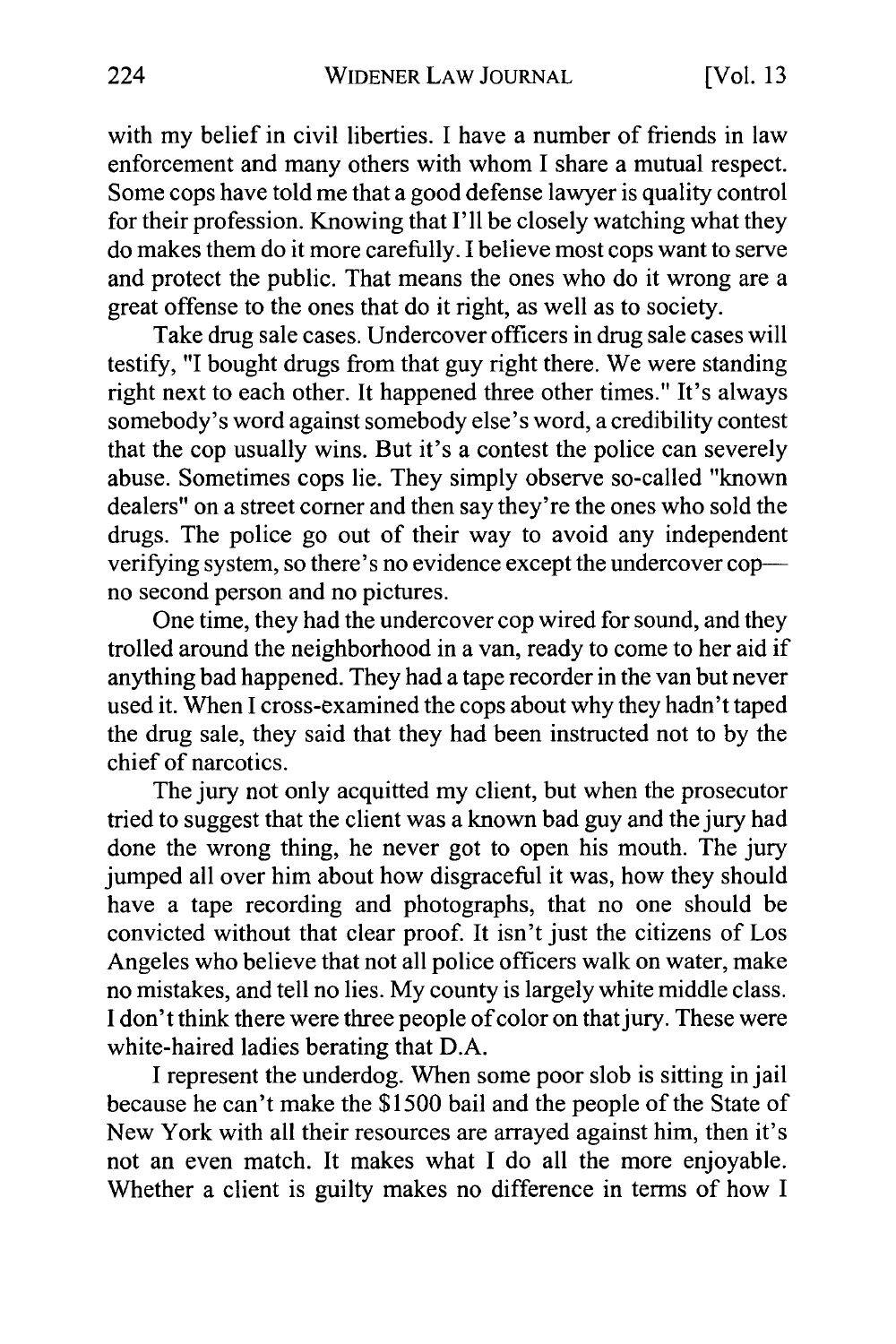represent that person. When I'm asked if most of my clients are guilty, I say, "Not if I can help it!"

Now we have the death penalty in New York. These are cases you have to do right or not at all. But the period of recovery from doing a death penalty case is so great that I can't imagine any lawyer doing it over and over.

The law is not meant to deal with death cases. No lawyer's skill level is adequate. Including me? Especially including me! The idea that someone' s life should depend on my ability to *persuade* is sick.

I feel great tension whenever someone's future well-being is in my hands. But it's worse when my heart knows the person didn't commit the crime. The surer I am, the less sleep I get. If they go to jail, it's my fault. Am I being hard on myself? Yes. Why shouldn't I be hard on myself? Who is going to hold me to that kind of standard if I don't?

\*\*\*\*\*

*Arlene Popkin remains a committed public defender. She also remains deeply troubled by death penalty cases; she found her first to be the most emotionally draining experience of her professional life, though her client's life was saved. She remains opinionated, outspoken, and unrepentant, speaking out against other "atrocities, " such as post-9/ii detentions without counsel and military tribunals. She is able to act and speak on principle, in no small measure, because of the steady hand and unwavering support of her husband of thirty years, internist Stephen E. Hirschberg, MD., and the rest of her close-knit family.* 

#### \*\*\*\*\*

#### THE GENTLEMAN LAWYER

Horace Green Barger & Wolen, LLP, San Francisco, California

*The pressures on lawyers to turn litigation into war remain great. When the lawyer is a litigation partner in a large nation-wide firm, those pressures are magnified. Many lawyers swear they will*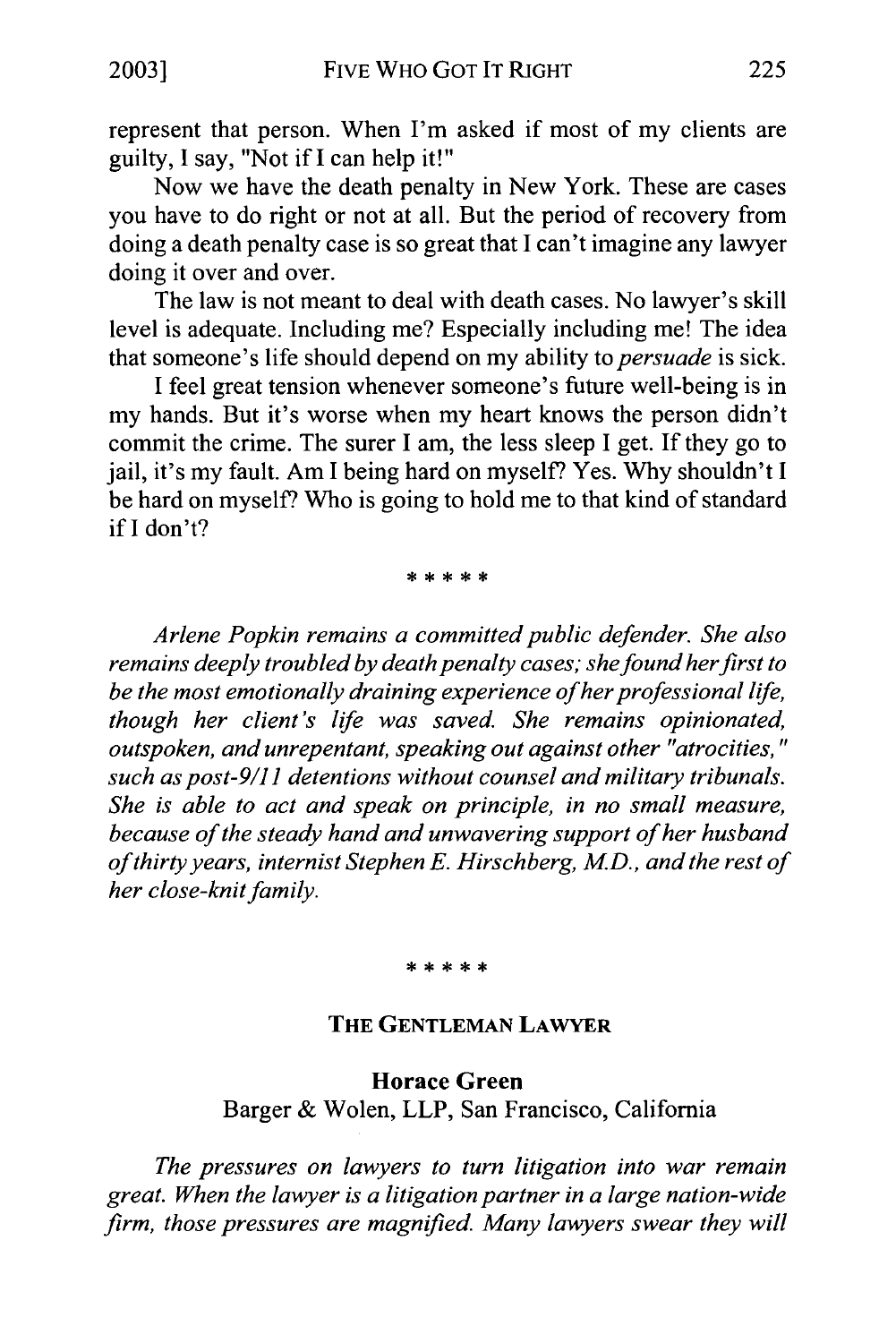*not engage in war games despite the adversarial culture they work in. But it's quite another thing to live up to this promise. The reality is that lawyers, who insist on always acting in a manner consistent with their personal beliefs, can lose business and opportunities for promotion, even, as happened to Horace Green, their largest clients. It's an unfortunate truth about the legal profession that lawyers like these, who should be the rule, remain the rare exception.* 

\*\*\*\*\*

Why did I become a lawyer? It sounds corny, but I used to watch Perry Mason. I thought that Perry Mason was cool because he didn't use his fists, he didn't use a gun, he didn't use a knife. He solved cases by the power of his intellect. That was much more impressive than taking up a gun.

My philosophy of being a lawyer is simple: My clients deserve my best. If I give them less, I'm cheating them. But I also believe that the advocacy system is set up to be fair to both sides. That only works if I am as fair and reasonable as I can be. I can't control how other people litigate. The only thing I can control is how I litigate. If I do something that is unfair and inconsistent with my values, then it's my fault that the system doesn't work. If I do what I should and somebody else doesn't, the system may not work, but not because of something I could change.

I consider myself a member of an honorable profession. I don't want to be a lawyer at the cost of losing who I am as a person. I'm a lawyer when I'm working, but I'm always Horace Green the person.

Some battles have to be fought; there are legitimate disputes. But I don't believe it helps the system to create disputes where none need exist. It makes cases more expensive for my client, and then I'm not serving my client's interests. I work for businesses, and businesses work on a fundamental principle: bring as much money in as you can and pay out as little as possible. I'm an expense to them. Being fair and reasonable with the other side won't conflict with my client's interests. It is *consistent* with those interests.

I know many lawyers disagree because they see litigation as a war of attrition. If you kill 10,000 of theirs and they kill 10,002 of yours, that's a good day for them because the numbers work out in their favor. But they are not keeping the big picture in mind. I won't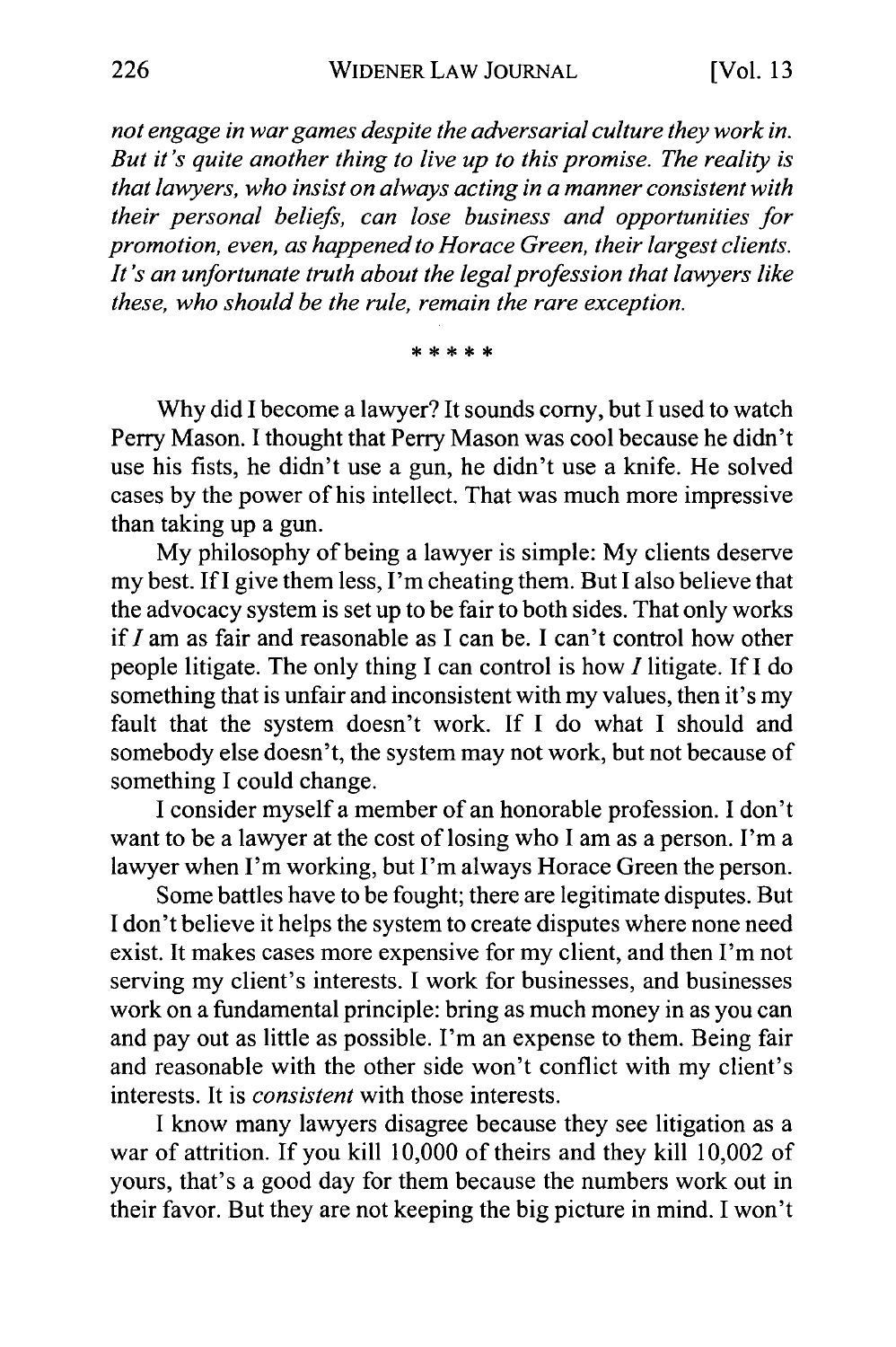fight over every piece of paper I give to the other side. If there's a document that should be turned over, ultimately you're going to have to do it. If you fight about it, you magnify its importance. You can't wish bad documents away, so you don't shred it, you don't hide it, you just deal with it.

Certain clients don't like this. They want their lawyers to use every trick in the book. One of my biggest clients fired me because they wanted me to do some things I wasn't comfortable with. I had discovered some documents at their plant that I felt had to be turned over to the other side. The client didn't agree. The documents weren't a "smoking gun," but they contradicted my client's position that their product had never behaved in this one particular way. Ultimately, we turned over the documents. I had trouble sleeping when I was working for this client, and for the first time in my life I had back problems. When they fired me, my billings took a nosedive, and it took me about a year to recover. But all of a sudden my back problems went away, and I was sleeping better. So whatever I lost in terms of hours, I gained more.

\*\*\*\*\*

I've worked for four law firms, and each had a different culture. I started at a fifty-lawyer firm in Santa Monica with offices overlooking the ocean. I got to be really good buddies with a guy named Tom. One day someone from the firm came into my office and said, "Horace, you know that fellow Tom is doing really well. They really love him over there. You are going to have to bust your tail to keep up with him." I said, "I certainly will. Thanks." Then he walked straight down to Tom's office and said, "You know, that Horace Green over there, they really like him, he's really doing well and you're going to have to bust your tail." Tom and I talked on the phone that night, and we were dying laughing.

That was the kind of environment it was. We were encouraged to compete with one another for promotions, for salary, to be partner, to get clients. People were pit against one another. They thought that was like sports-competitive. But when I played sports, it was about teamwork. When I moved on, I found that other firms believe in a group effort, with everyone part of a team, including the client and the secretary. I spent many good years with a firm that had close to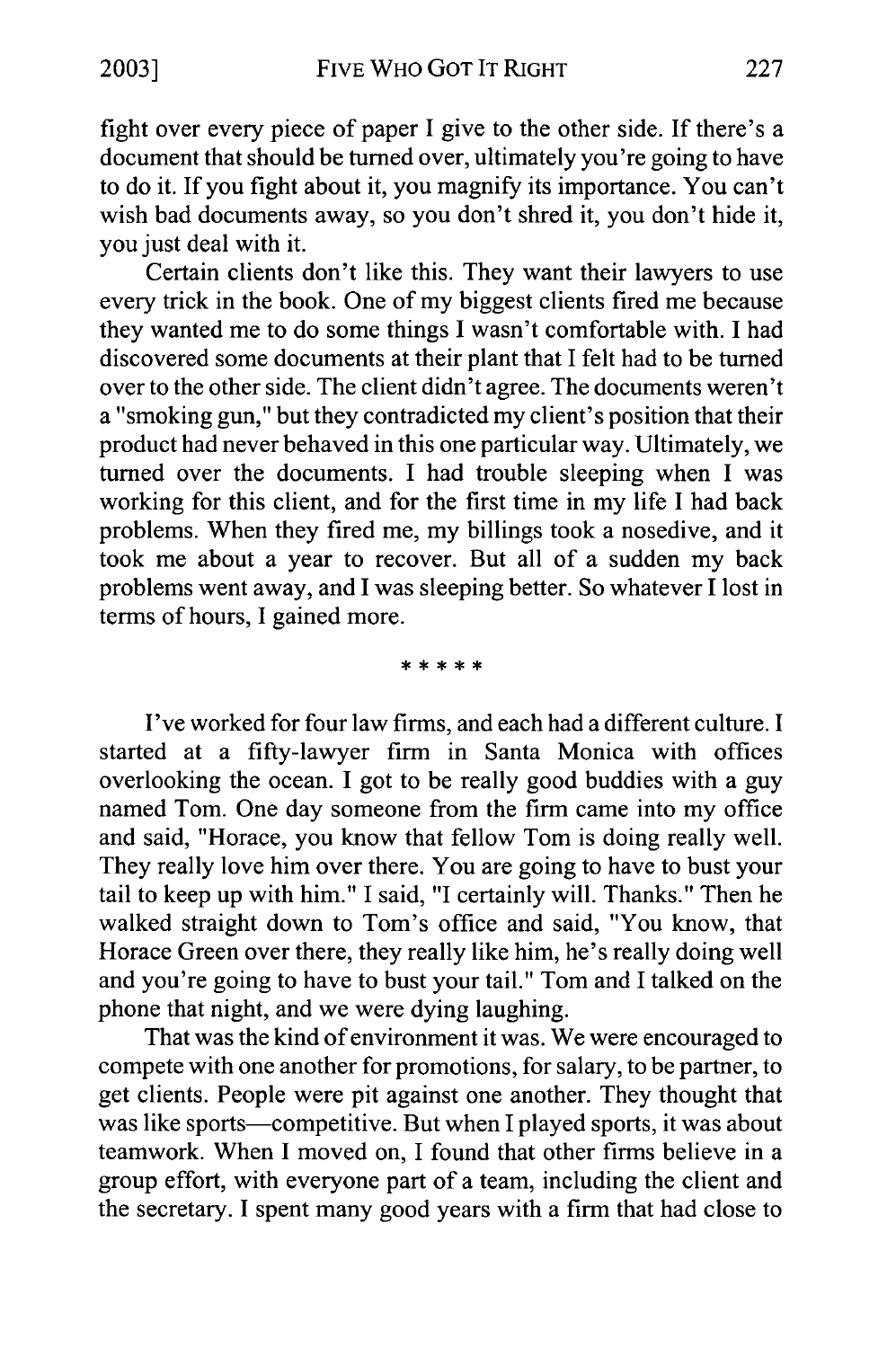four hundred lawyers, but we still had a sense of professionalism and mutual respect.

When I left Santa Monica for a firm in San Francisco, I went to the new firm's retreat. Someone got up and told a racist joke: "What do you call a black skin diver? Jacques Custodian." The next Monday, I started work. I was the firm's only African-American lawyer. We had telephones that displayed your name if you made a call inside the firm. I programmed mine to read "Jacques" instead of "Horace Green." People thought that was funny. I thought it was a good way to show that I didn't have a chip on my shoulder.

You see, I started my first year at Stanford Law with twenty-four African-Americans. We graduated only eight. I had a sense I had gotten to a place where the air is pretty rare for black folks. So when a guy tells ajoke like that, I don't take it personally. That guy doesn't know me. The joke may be indicative of his views on black people, but it is not about me. I don't view myself as being the center of the universe. There are tons of people who see me and immediately have a bad opinion, who fear me or hate me because I'm a black male. It's not my job to go out and change their minds; they will change if and when they decide to.

Here's what I mean. I represent an insurance company. Once, I was on the phone talking with somebody from the company about how a particular piece of evidence could decide the whole case, and the guy said, "Well, yeah, that's the nigger in the woodpile. " Now, he had never seen me. When I had to visit him a few weeks later, he offered to pick me up. I said, "I'll be the only guy wearing a suit and carrying a briefcase." I didn't tell him I was black. I will always remember getting off the plane and him looking at me. He only went pale for a moment, but I saw it. That was my way of dealing with the situation. I didn't get in his face. The best way to get the point across was to let him take another look at his own attitudes. The case was resolved extremely favorably to his company, and we became friends. I hope the way I handled it gave him something to think about.

\*\*\*\*\*

Most of my values came from my mother. My mother grew up in rural Georgia, and got a bachelor's degree and a teaching credential at the age of twenty. She moved out to San Francisco in the mid-1950s.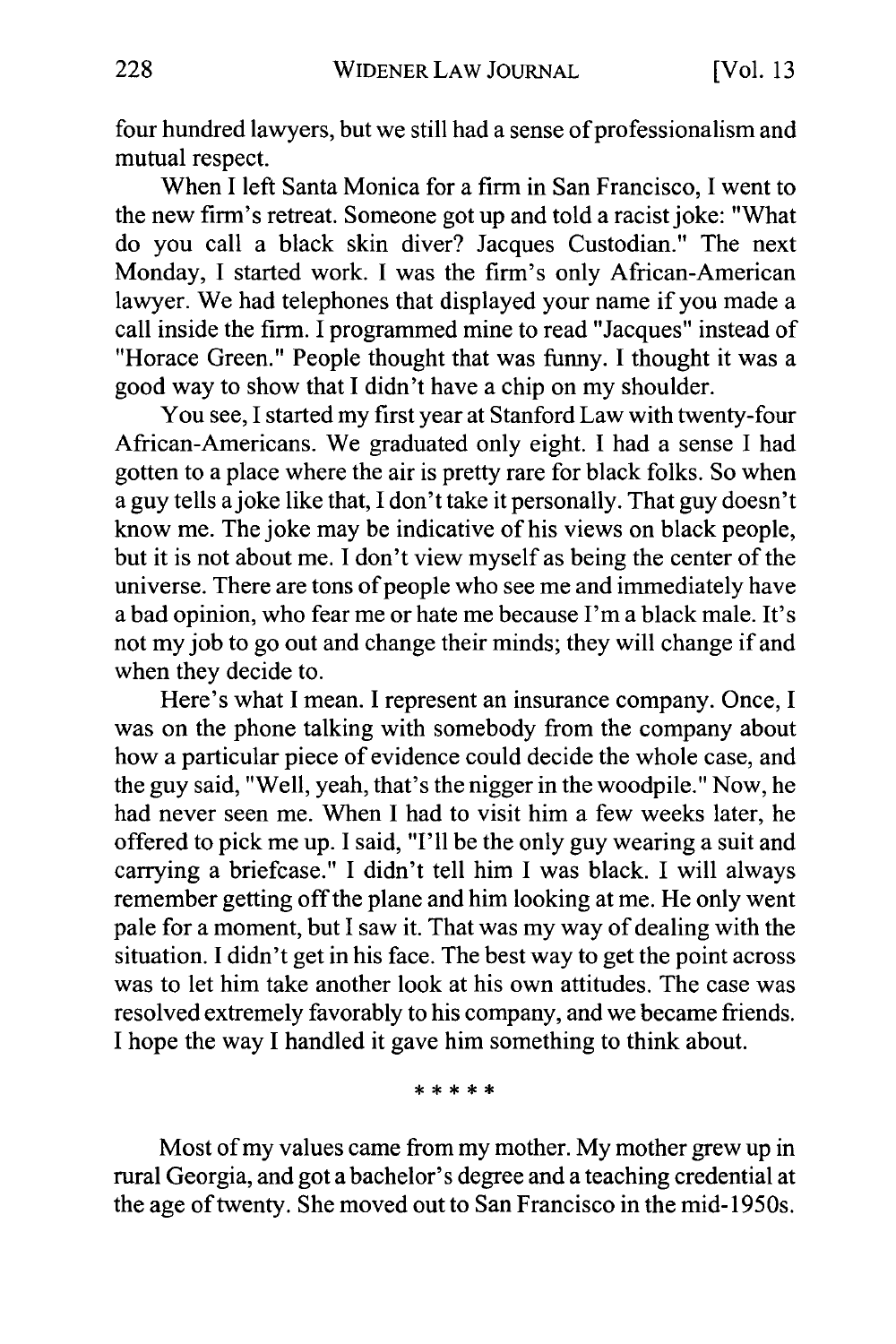She got up and went to work every morning, made sure the bills got paid. Without a California teaching credential, she worked as a department store sales clerk, and at night, she'd go down to the clubs, take people's photographs, and then ask them if they wanted to buy a picture. Later, she got a job with a union helping the members with their benefit claims. It's ironic that I now do benefits litigation except I help companies deny the claims. I think she'd be jumping in her grave until she remembered that it means I have a regular job, and then she'd rest easy again.

My father was gone all the time in the Merchant Marines. He was very soft spoken, very gentle, and very kind. He was also an immaculate dresser. But he was an alcoholic. He adored my mother, but he was one of those people who had private feelings. It was hard for him to give of himself. That was a lot of why he drank. He didn't become boisterous or loud; he only did things that harmed himself. He died when I was about thirteen, alone in a hotel room.

Now I have two children. I made a conscious decision to spend more time with them. I knew that would cap the number of hours I could bill. I have made less money, but that's a fair exchange. When my kids are older, I can make more money. But no amount of money would make up for missing this time with them.

It's a little pretentious for me to give advice to young lawyers starting out. But I believe that they should find something they love. I worked on a *pro bono* case for the NAACP. That gave me the opportunity to work for an organization for which I had tremendous respect. So, find something in law about which you feel passionate. If you do it out of love and passion, the money will follow. If you do it for the money, you'll never find the passion or the love.

\*\*\*\*\*

*Two years ago, Horace Green changed firms, still looking for the perfect fit between large firm culture and his unshakable personal and professional philosophy. He continues to work hard, make a good living, and keep his principles and priorities intact. For many years, he has been primary care-giver to his children. He recently remarried, gaining an extended immediate family, with whom he continues to spend as much time as possible.*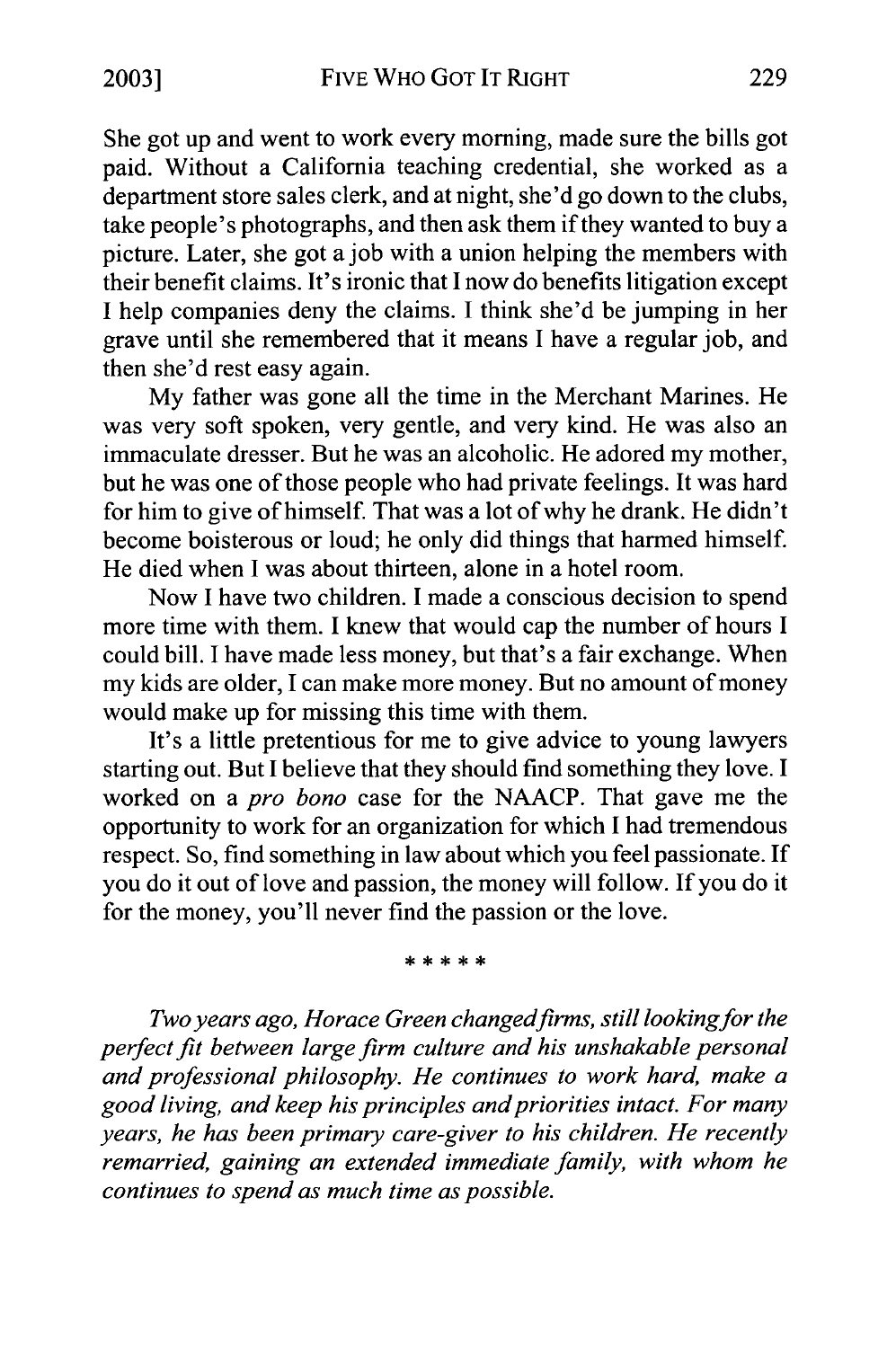\*\*\*\*\*

## PAT WAGNER

# **Part of the Solution**  Heller, Ehrman, White & McAuliffe, Seattle

*Many lawyers talk about spending some of their time giving free legal services to those who otherwise would be unrepresented. But doing pro bono work is one place where there's a wide gulf between talking the talk and walking the walk. Not enough lawyers give their time to free legal services. Fewer still do what Pat Wagner has done, spending half her time doing pro bono work while recruiting her colleagues to join her despite the considerable pressures of their large firm practice. Her work takes dedication, perseverance, persuasiveness, and an abiding belief that there is more to practicing law than just making money.* 

\* \* \* \* \*

I'm the daughter of a Lutheran minister. The longest my father stayed anywhere was six or seven years. Then the church would move him on. My family believed that everybody is responsible for everybody else, and you must take care of the poor and the homeless. One of my father's first jobs was running a Depression bread line. My mother was right in there with him. My father was one of the most satisfied people I have ever known, and the most he ever made in his whole life was \$7500 a year. Now, he got a house and a car in addition, but there wasn't much cash around when I was growing up.

Of course, things don't work out exactly as planned. After law school, I remarried, but I couldn't find a job. No firms in Durham, North Carolina were hiring women, so I became in-house counsel for Duke Medical Center. I spent ten years there, but it wasn't what I'd hoped for. When my second husband was recruited to Seattle, I followed him and joined a wonderful little firm that had a strong community commitment, and then they merged with Heller.

At Heller, I did a lot of trial work for years-business, medical malpractice, construction, and environmental law. I also served on the boards of community organizations-a YMCA that works with innercity kids, the Community Psychiatric Center. That was important, and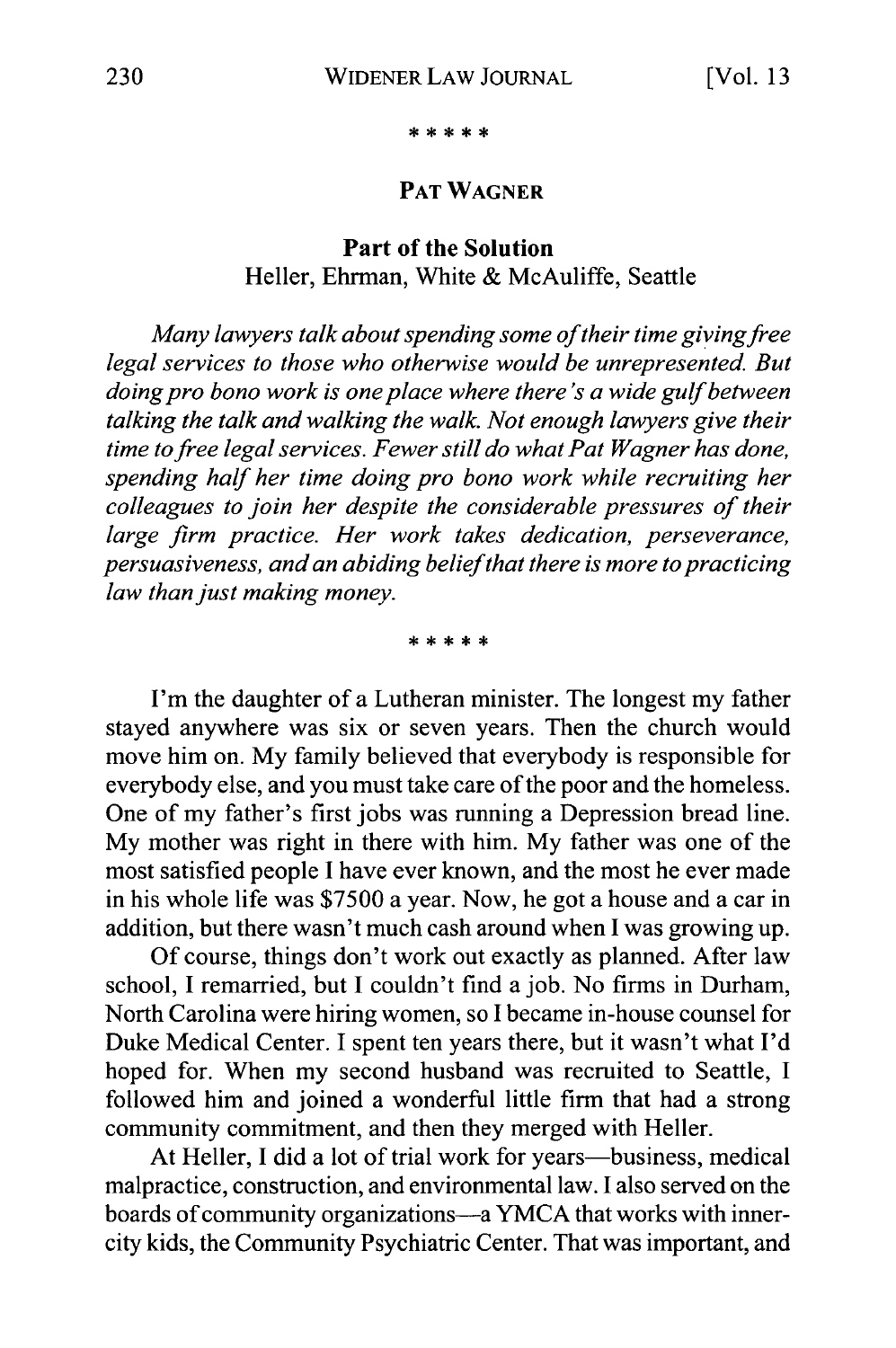they were good organizations. But even though I was doing some pro bono family law cases, I felt the need to do more hands-on work. When I reached the age of sixty, I sat down and thought about it. I no longer needed to prove anything to anybody and it was time to do what I really wanted. So we started our own little poverty law program. We focus on family law, mostly representing battered women, because that's where the greatest need is. Of course nobody at Heller did family law for a living because we're a commercial law firm. But we learned how to do it.

We represent women from places like Russia and some African countries who are in abusive relationships. They come over with their husbands, but once they get here, they're easily isolated because they don't speak English. The husbands start hitting them, and they don't know where to go. One man tied his wife up with a belt and left her on her father's front door! Often, there are children involved, and that can be the hardest part. We help the women get out of the relationships, go to school, get a divorce, and get started again. We do parenting plans, protective orders, whatever they need.

Often, we face both language and cultural barriers. Many of these women feel strong pressures not to report the men who batter them. The families can be really ugly, and the women are expected to grin and bear it. I don't try to impose my values on clients; I just try to listen. We try to give them support, shore them up. The biggest challenge is showing them they don't have to tolerate it.

Many of my clients are courageous and gutsy. I know one Hispanic lady who is learning to be an electrical repair person because she figured out she'd make more money that way than in a traditional woman's job. It's wonderful to be able to help people who are willing to fight back and make something of their lives.

You have to be part psychologist to do this work. One of my first clients was a young man whose wife left him, taking their three kids. She married a guy and had another baby. My client was out of work, had lost his job, couldn't pay the child support. He was ready to give up. I simply wouldn't listen to him moaning and groaning. I told him that he had to get moving. He got into a program as a truck driver, and he sent me a photograph of him standing by his truck, grinning from ear to ear. He had turned his life around. That's one I feel really good about.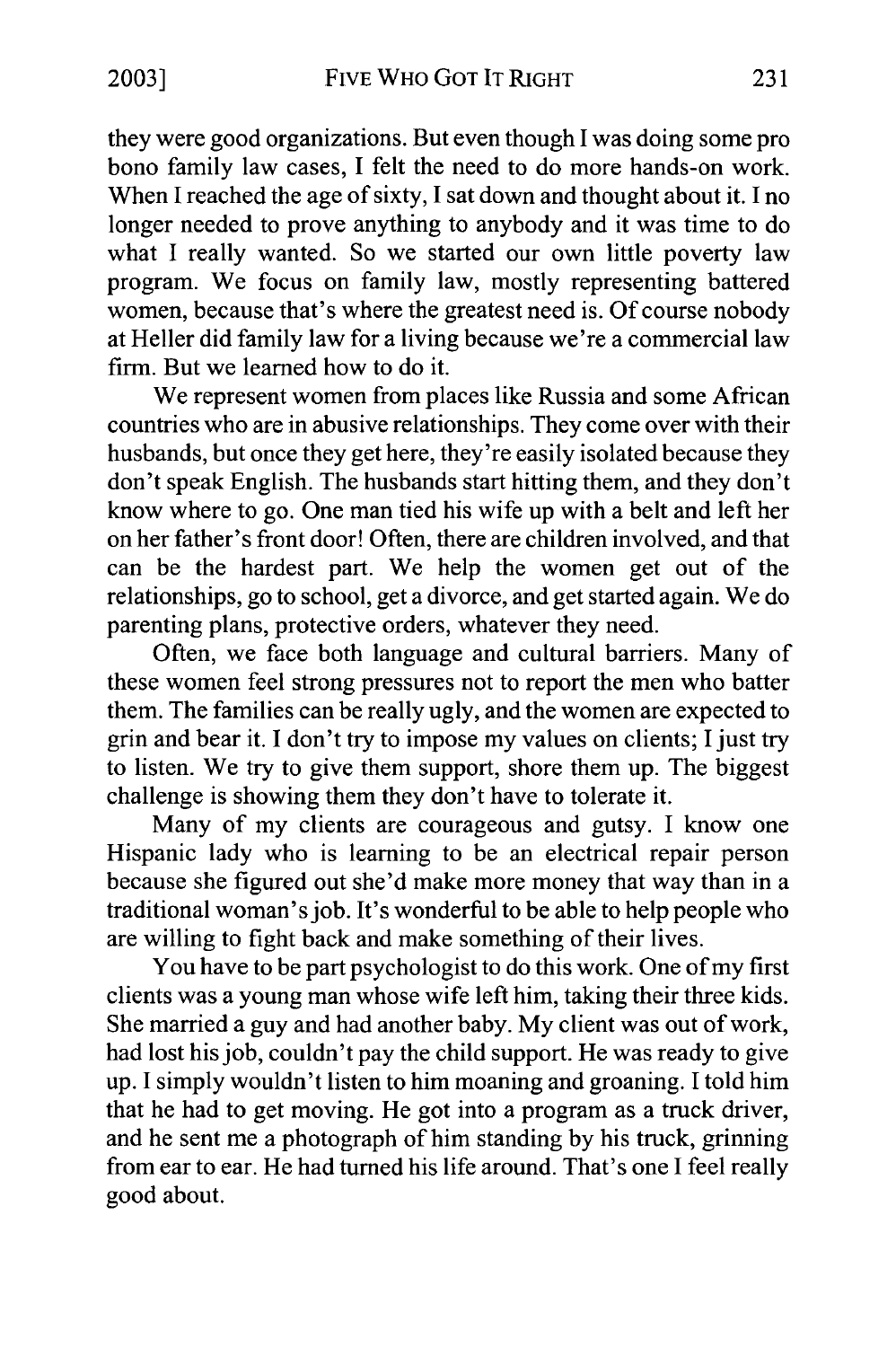I've had other clients who were severely disturbed. One was so distrustful of everybody that she fired me a few days before her hearing, after accepting a settlement that we all agreed was best for her. I knew that she needed help, but I couldn't persuade her.

\*\*\*\*\*

When I came to Heller Ehrman, I had to get used to big firm culture and billing pressures. Practicing in a large firm makes it difficult to do pro bono. You work long hours, and then you are supposed to go out and drum up business, so it doesn't leave a lot of time. But several years ago, Heller committed to the goal that everyone should spend five percent of their hours doing pro bono work.

So setting up this program wasn't hard. I didn't do much more than send an e-mail around the firm. People were very interested. We have from six to fifteen lawyers at various times depending on schedules, partners and associates, as well as several secretaries and paralegals. It's been a real bonding experience.

The young associates deserve the credit. I can teach them the courtroom skills, but they're the ones with the large billable hour requirements. I negotiated with the firm so I could cut my billable hours in half. Obviously, my salary has decreased. But I'm lucky because my husband is a physician and very supportive, and my kids are all through college. So I'm at a stage where making money is not such an important thing anymore.

In pro bono cases, sometimes the other side has a lawyer and sometimes they don't. The lawyers often resent the fact that the client has all the might of Heller Ehrman behind them. We had a case with a threatening husband on the other side. We took a videotaped deposition of him. His lawyer went berserk and said, "You're making this into a General Motors case, and that's unfair to my client." But we are not ashamed to use our firm's might if that's what you have to do to protect against a bad husband.

I like problem solving, and I no longer feel that litigation really solves problems. In a lot of cases, it is better just to agree to resolve the problem and let people get on with their lives. I've taken mediation training the last five years and I get a lot of satisfaction out of that. After I get certified in family law mediation, I can do some